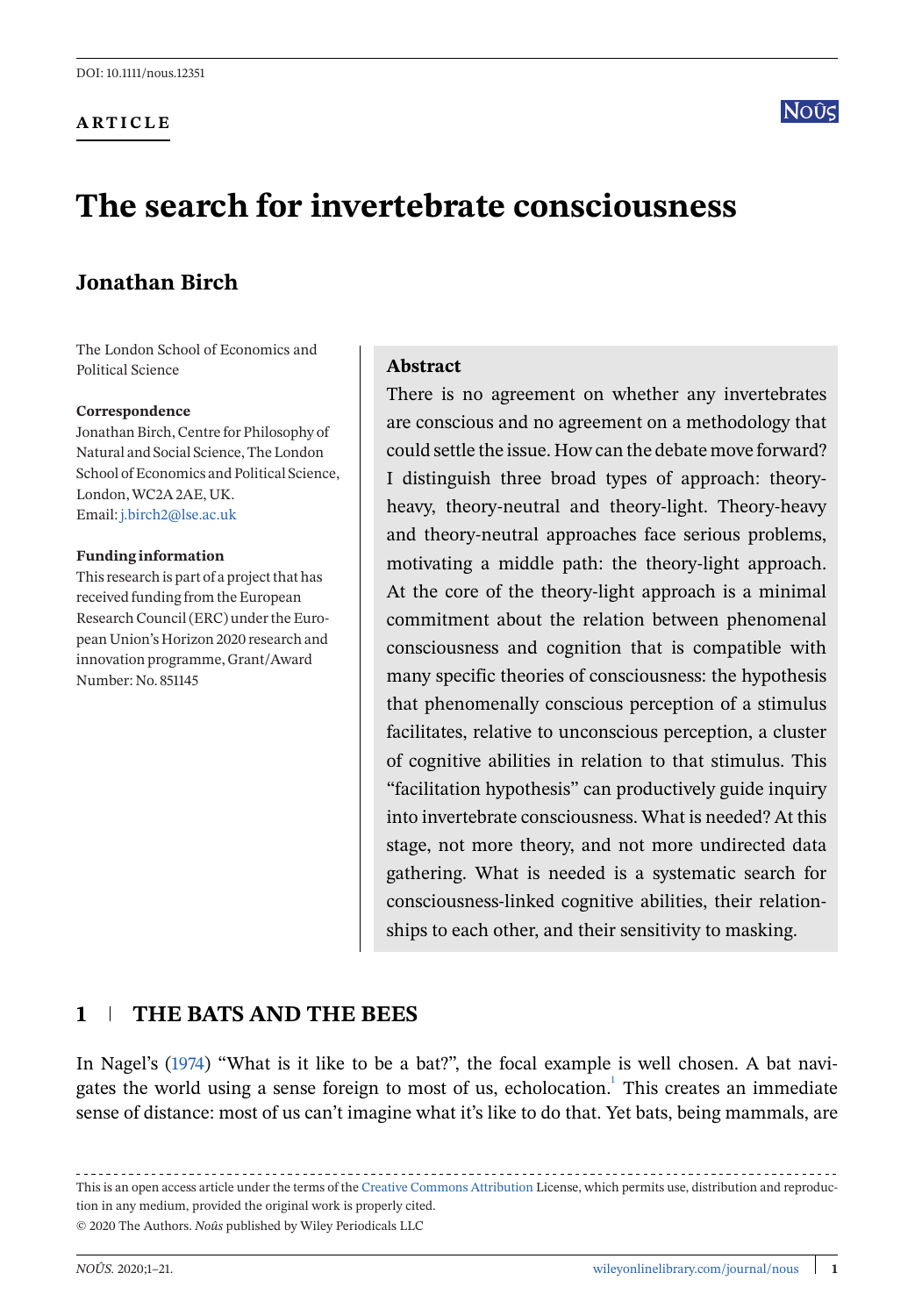evolutionarily close enough to humans for us to readily accept that there is*something* it's like to be a bat. It's just that we struggle to imagine what it is. With bees, it's rather the opposite. Bees navigate the world using broadly familiar sensory apparatus: vision and olfaction. Yet because they are so evolutionarily distant from humans, and because their nervous system is so radically differently organized and contains so many fewer neurons (approximately 1 million, compared with our approximately 100 billion), there has been serious debate about whether there is *anything* it's like to be a bee.

There are tho[s](#page-15-0)e who defend the idea of insect consciousness $^{\text{2}}$  , including Barron and Klein (Barron & Klein, [2016;](#page-16-0) Klein & Barron, [2016a\)](#page-18-0), Tye [\(2016a,](#page-19-0) [2016b\)](#page-20-0), Feinberg and Mallatt [\(2016,](#page-17-0) [2018,](#page-17-0) [2020\)](#page-17-0) and Ginsburg and Jablonka [\(2019\)](#page-18-0). There is also a vocal opposition including Adamo [\(2016a,](#page-16-0) [2016b\)](#page-16-0), Allen-Hermanson [\(2008,](#page-16-0) [2016\)](#page-16-0), Key, Arlinghaus, and Browman [\(2016\)](#page-18-0), and Hill [\(2016\)](#page-18-0). They argue that the evidence points to insects being "natural zombies": cognitively sophisticated creatures with no conscious experiences. The argument often (though not always) takes the form: yes, they do many cognitively impressive things, but we could also design a robot that could do those things, and we wouldn't think the robot was thereby conscious.

There is no agreement about whether insects are conscious or not, and, more fundamentally, no agreement on a methodology that could settle the issue. The same problem arises in other disputed cases of consciousness in invertebrates: cephalopod molluscs (Godfrey-Smith, [2016;](#page-18-0) Mather, [2007,](#page-18-0) [2019\)](#page-18-0) and decapod crustaceans (Birch, [2017;](#page-17-0) Elwood, [2012\)](#page-17-0). Though my focus in this article is on evidence from invertebrates, debates of a very similar character occur in relation to fish (see Key, [2016](#page-18-0) and the 46 associated commentaries). There is a deep methodological problem here, and it arises in all cases where there is serious debate as to whether an animal has any conscious experiences at all. This is the problem I aim to address.

This article will revolve around a distinction between three types of methodological strategy: *theory-heavy*, *theory-neutral* and *theory-light*. The theory-heavy approach is this: We start with humans. We develop a well-confirmed, complete theory of consciousness in humans, and we take this theory "off the shelf" and apply it to settle the question of whether animals, in disputed cases, are conscious or not. This approach was advocated by Dennett in the 1990s:

How, though, could we ever explore these "maybes"? We could do so in a constructive, anchored way by first devising a theory that concentrated exclusively on human consciousness—the one variety about which we will brook no "maybes" or "probablys"—and then look and see which features of that account apply to which animals, and why. (Dennett, [1995,](#page-17-0) p. 700)

We can contrast this with the theory-neutral approach, which starts with the assumption that the theory-heavy approach will not work. We should *not* start with a theory of human consciousness: these theories are all too speculative and controversial, and we are too far away from achieving consensus. What we should do instead is build up a list of the behavioural, functional and anatomical similarities between humans and non-human animals, and use arguments from analogy and inferences to the best explanation to settle disputes about consciousness. Once we have answers regarding the distribution of consciousness in nature, we might then be in a position to build a better theory[.](#page-15-0)<sup>3</sup>

I will argue that the theory-heavy and theory-neutral approaches are both unpromising, motivating the need for a middle path between them. The middle path I call the *theory-light* approach. The theory-light approach aims to capture what the theory-heavy and theory-neutral approaches get right, while avoiding their pitfalls.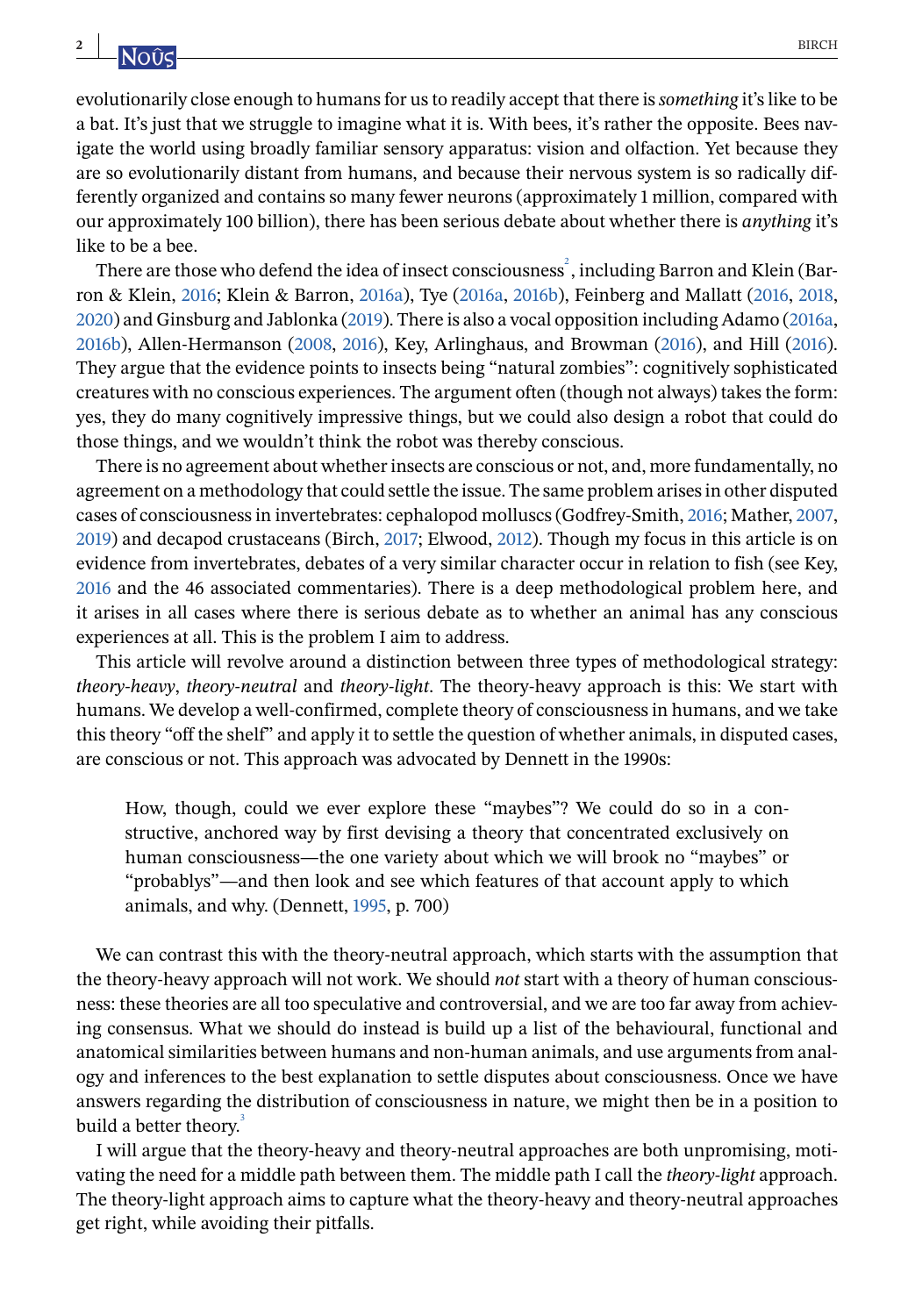# <span id="page-2-0"></span>**2 THE THEORY-HEAVY APPROACH: GLOBAL WORKSPACE THEORY**

Let's start by considering the theory-heavy approach. There are many theories one might try to take off the shelf and apply to questions of animal consciousness. Here I will focus on two examples: the global workspace theory of Baars, Dehaene and collaborators (Baars,[1989,](#page-16-0) [2017;](#page-16-0) Dehaene, [2014;](#page-17-0) Dehaene & Changeux, [2011\)](#page-17-0), and Merker's [\(2005,](#page-18-0) [2007\)](#page-18-0) midbrain theory. I have chosen these examples not just because they have been prominent in the recent debate, but also because, taken together, they help us see a wider dilemma faced by theory-heavy approaches.

The global workspace theory posits the existence in the brain of a global broadcast mechanism that integrates representations from perceptual systems, affective systems and memory systems and broadcasts the integrated content back to the input systems and onwards to a wide variety of consumer systems, including mechanisms of verbal report, planning, reasoning and decisionmaking (Dehaene & Changeux, [2011,](#page-17-0) p. 209). The representations currently being broadcast are said to be in the global workspace. In humans, the broadcast mechanism is widely thought to be dependent on the cortex, and specifically on the prefrontal cortex (Dehaene & Changeux, [2011\)](#page-17-0). Interpreted as a theory of phenomenal consciousness and not just cognitive access, the theory states that a representation becomes phenomenally conscious when it enters the workspace, whereas more localised processing outside the workspace occurs without phenomenal consciousness.

The empirical case for the existence of such a mechanism rests on well-established experimental paradigms (especially backward masking and the attentional blink) that allow us to compare, using neuroimaging, the processing that results from unconscious perception of a stimulus with the processing that results from conscious perception of the same stimulus (Dehaene, [2014\)](#page-17-0). These studies rely on the assumption that healthy adult humans can accurately report their experiences, allowing the masking or attentional blink protocol to be calibrated against verbal reports.

Philosophers tend to worry not so much about the existence of the mechanism as about its hypothesized constitutive link to phenomenal consciousness. Could there not be phenomenally conscious states outside the workspace? What methodological approach could settle this question, given that states outside the workspace would not be available to voluntary report? This is the territory of the long-running "overflow" debate (see Overgaard, [2018;](#page-19-0) Phillips, [2018](#page-19-0) for critical reviews of recent work). Let's suppose, for now, that the debate has been resolved in the case of adult humans who can report their experiences. Suppose that, with respect to such humans, the global workspace theory is an extensionally adequate theory of phenomenal consciousness, in that all and only those states that enter the global workspace are phenomenally conscious. It would not thereby resolve questions about disorders of consciousness and about non-human animals, for reasons I will now explain.

What does global workspace theory say about these cases? The theory is most naturally read as saying nothing. The theory says: in adult humans with a capacity to report their experiences, entry to the global workspace confers phenomenal consciousness on mental representations. It is a theory of how the conscious/non-conscious distinction is drawn in healthy individuals of one species. Interpreted this way, the theory is silent on the question of the sufficient conditions for consciousness in humans with disorders of consciousness or in non-human animals. Let's call this the "cautious interpretation" of the theory.

If the theory is interpreted in this way, it clearly cannot serve as the basis for a theoryheavy approach to animal consciousness (or, for that matter, to infant consciousness or to the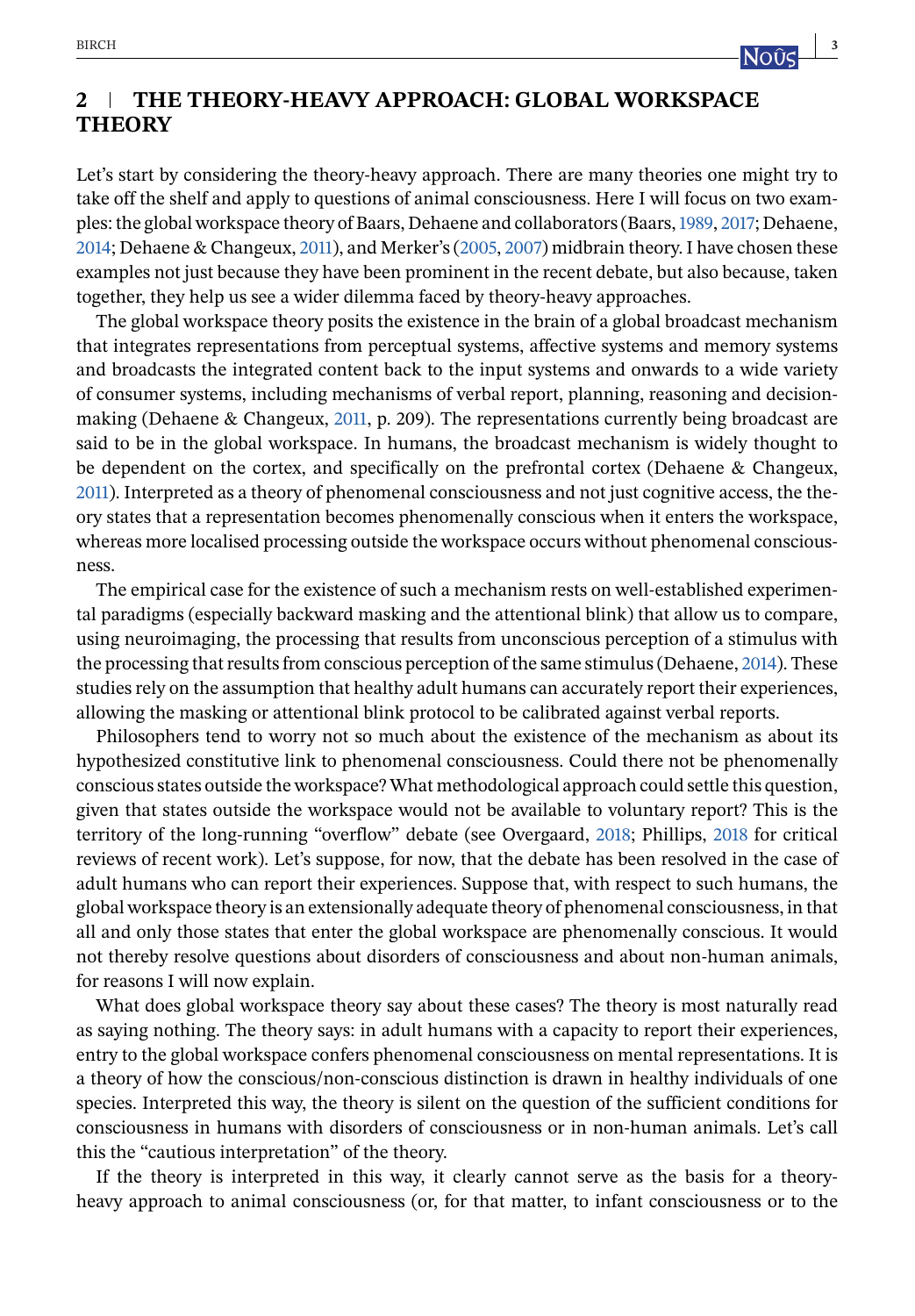minimally conscious state). A theory-heavy approach requires us to interpret the theory in a less cautious way. One option here is to interpret the theory as claiming that, *in general*, entry to a global workspace confers phenomenal consciousness on mental representations, and that the presence of a global broadcast mechanism, in whatever context it is found, provides positive evidence of the presence of phenomenal consciousness. Let's call this the "ambitious interpretation" of the theory[.](#page-15-0)<sup>4</sup> A recent article by Dehaene, Lau, and Kouider [\(2017\)](#page-17-0) on AI consciousness hints that Dehaene may be sympathetic to the ambitious interpretation.

In taking this route, however, we run into a serious interpretative difficulty, as Carruthers [\(2018a,](#page-17-0) [2018b\)](#page-17-0) has observed. Outside of the paradigm case of a healthy adult human, what qualifies as a *global* broadcast mechanism of the kind that confers phenomenal consciousness? "Global broadcast" implies a wide range of consumer systems. If a single consumer system (say, verbal report or theory of mind) is taken offline, do we still have a global broadcast network that suffices to confer phenomenal consciousness on its entrants? What if two consumer systems (say, both verbal report and theory-of-mind) are taken offline? How much of the network of receivers can be knocked out and still leave behind a network that is sufficient for generating phenomenal consciousness? We don't want to say that *any* form of broadcast network will do, regardless of the input sources and the consumer systems, because then we will end up concluding that very simple robots are conscious. But we also have no reason to insist that the full set of human consumer systems, including forms of linguistic, normative and social cognition, is required.

What we find is that, on this second-order question, even the ambitious formulation of global workspace theory is silent. On the face of it, there is no principled way of augmenting the theory with an account of which parts of the human global broadcast network are dispensable for phenomenal consciousness and which are indispensable. To construct such an account, we would first need a clear picture of which non-human animals and brain-damaged humans are conscious and which are not, and this is precisely the issue we were hoping the theory could settle[.](#page-15-0)<sup>3,6</sup>

In sum: interpreted cautiously, global workspace theory tells us that the global broadcast network of a healthy adult human is sufficient for consciousness, but remains silent about cases in which something less than the full network is present. Interpreted ambitiously, it tells us that all non-human animals with whom we share all the indispensable features of the human global broadcast network are conscious, but its human evidence base leaves it with no principled way of answering the question of which features are indispensable.

## **3 THE THEORY-HEAVY APPROACH: THE MIDBRAIN THEORY**

Let's turn to a different version of the theory-heavy approach. Barron and Klein's [\(2016\)](#page-16-0) argument for insect consciousness starts with Merker's [\(2005,](#page-18-0) [2007\)](#page-18-0) theory, which locates the basis of human c[o](#page-15-0)nsciousness not in the cortex, as recent formulations of the global workspace theory do  $\overline{\phantom{\alpha}}$  , but in the midbrain, a much more evolutionarily ancient, sub-cortical part of the brain.

Merker's argument is that the integrative mechanisms of the midbrain are sufficient for conscious experience even in the absence of a cortex. A particularly important role is given to a part of the midbrain called the superior colliculus. Barron and Klein apply Merker's theory to insects: they argue that there are mechanisms in the insect closely analogous to the superior colliculus, performing the same functions related to the integration of sensory inputs and orientation to external objects. They point in particular to a region called the central complex that lies between the mushroom bodies in the insect brain. They argue: both the superior colliculus and the central complex have the function of modelling the moving animal in its environment, drawing on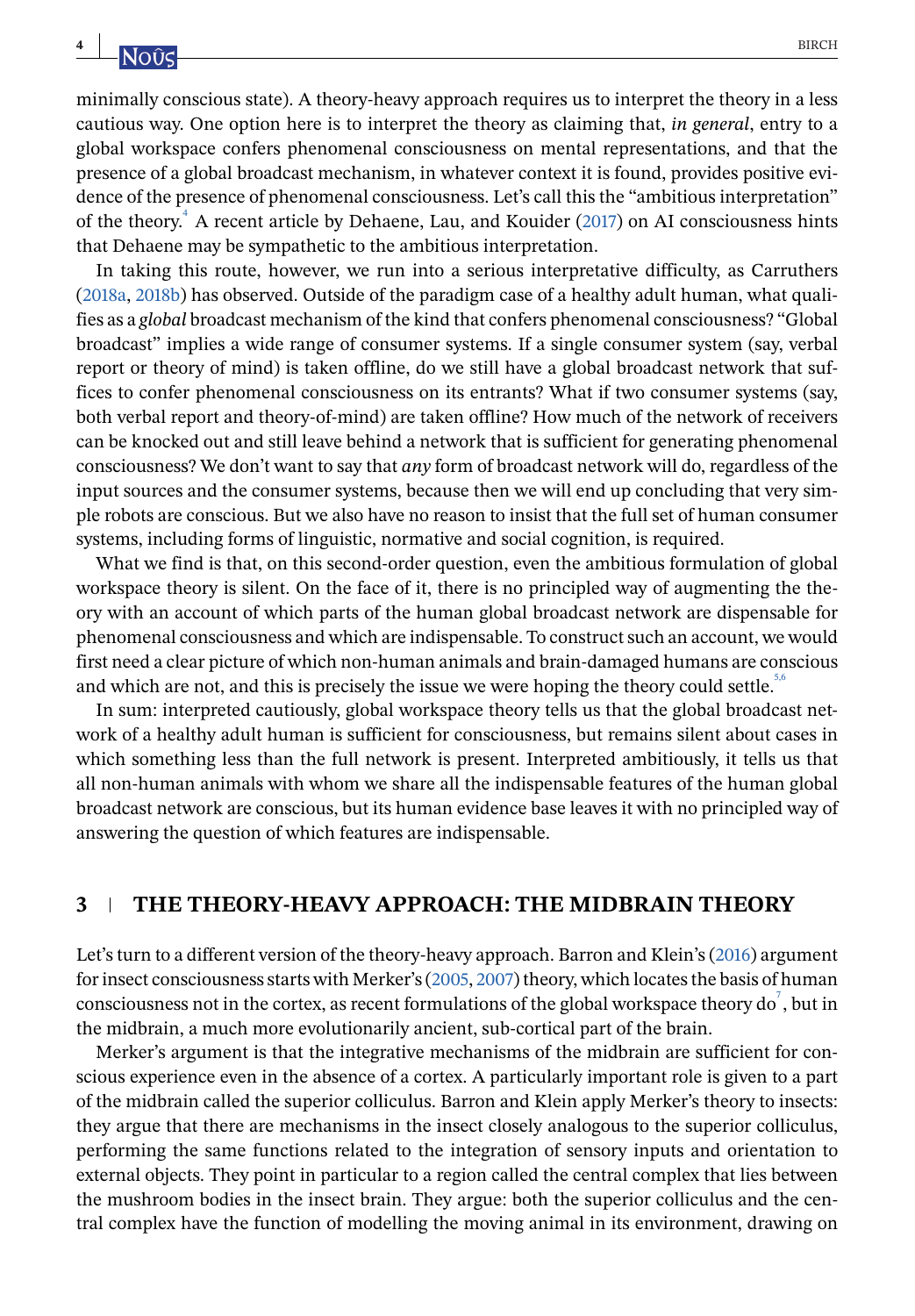multiple sources of sensory input and outputting to motor systems. In vertebrates, these midbrain mechanisms suffice for consciousness, so we should infer that the analogous mechanisms in the insect brain also suffice. This is an argument from analogy, of a kind, but it is backed by a specific theory of what conscious experience is and what it does.

The difficulty for this approach is that the human evidence base for Merker's theory is weak, especially in contrast with the evidence base for the global workspace theory. To support a theory that says the superior colliculus suffices for consciousness even in the absence of a cortex, one must find cases in which reliable evidence of consciousness can be obtained from subjects with no functional cortex. Merker [\(2007\)](#page-18-0) relies heavily on cases of hydranencephaly: tragic cases of children who are born with severe cortical damage. Merker interviewed the carers of many such people and analysed thousands of the carers' emails, and argued on the basis of this evidence that children with hydranencephaly display reactions that suggest conscious experiences. The children oriented towards stimuli; they seemed to recognize objects and people, and they had apparent emotional responses to people they recognized, such as their siblings. Note here the role played by a free-standing argument from analogy: these children displayed outward behaviours that, in healthy children, would normally have a conscious experience among their causes (although even this assumption might be disputed). This argument from analogy is *not* backed by an independently well-supported theory: it is supposed to form part of the evidential base for such a theory.

This type of case faces two serious problems. One is that patients with hydranencephaly have varying degrees of remaining cortical tissue. Critics have pressed on this, arguing that, to the extent that these behaviours are evidence of consciousness at all, they are evidence of processes occurring in the remaining cortical tissue (Watkins & Rees, [2007\)](#page-20-0). The other is that Merker must explain away widely accepted evidence of blindsight (Weiskrantz, [1986\)](#page-20-0), whereby people with damage to the primary visual cortex subjectively report having no conscious experience in a particular region of the visual field, yet still perform better than chance in forced choice tasks that require access to information in that region. The midbrain is intact in these patients, and the cortex is damaged. If the patients' verbal reports are believed, conscious visual experience is dependent on the primary visual cortex, and a functional midbrain does not suffice for it (an objection posed to Merker by Doesburg & Ward, [2007;](#page-17-0) Piccinini, [2007;](#page-19-0) Schlag, [2007;](#page-19-0) Watkins & Rees, [2007\)](#page-20-0).

Barron and Klein [\(2016\)](#page-16-0) also cite a different line of evidence in support of Merker's theory: neuroimaging studies of patients emerging from anaesthesia (in particular, Långsjö et al., [2012\)](#page-18-0) which show an important role for midbrain structures. However, this type of evidence faces problems that parallel those discussed above. First, while Långsjö and colleagues' results highlight the importance of the midbrain in restoring consciousness, they also highlight the importance of the anterior cingulate cortex (ACC) and connections between the ACC and parietal and frontal cortical regions (a criticism raised by Allen-Hermanson, [2016\)](#page-16-0). They describe this as "only minimal cortical activity", and Klein and Barron [\(2016b,](#page-18-0) pp. 5–6) stress how minimal it is, but (as in cases of hydranencephaly) it precludes any clear-cut demonstration of consciousness without cortical activity. Second, a subject in the process of waking from anaesthesia, but not yet fully awake, cannot report their experiences. When subjects opened their eyes in response to a command, Långsjö et al. [\(2012,](#page-18-0) p. 4936) took this as evidence of consciousness. It is evidence of responsiveness, but what is at stake here is whether these subjects were having phenomenally conscious experiences—experiences it felt like something to undergo—at the time the measurements were made. Since unconscious subjects sometimes respond to simple verbal commands (Kouider, Andrillon, Barbosa, Goupil, & Bekinschtein, [2014\)](#page-18-0), a subject opening their eyes on command is not strong evidence of conscious experience. Here too, a free-standing argument from analogy is needed to bridge the gap: a fully awake, conscious human who is told to open their eyes will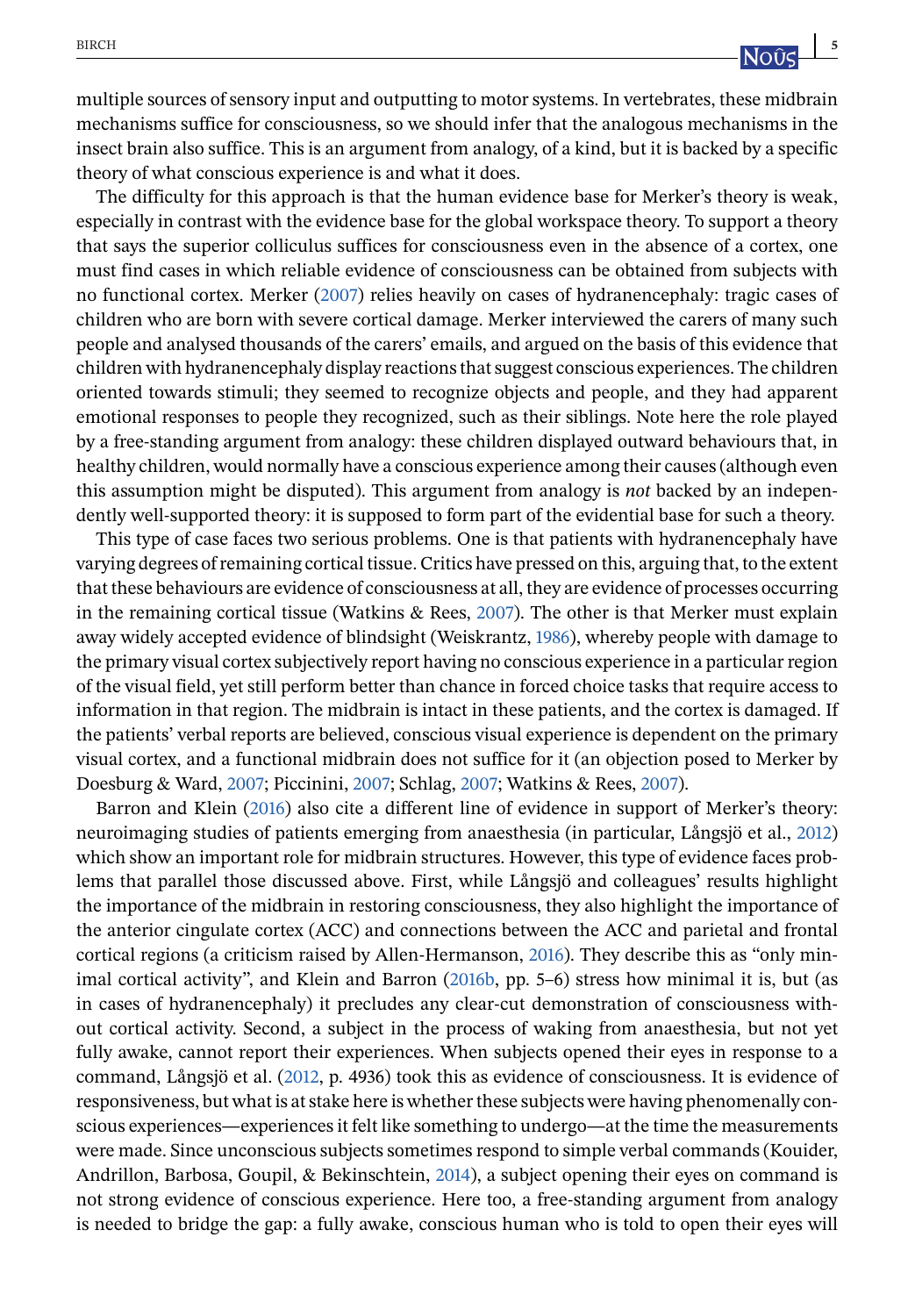consciously hear the command and respond, so we are to infer that a human emerging from anaesthesia who responds to the same command has also consciously heard it.

In sum, one has no reason to be convinced by Barron and Klein's argument unless one also has reason to believe Merker's theory, and to be convinced by the evidence for Merker's theory one must be willing to accept free-standing arguments from analogy from healthy to brain-damaged humans, or from fully awake humans to humans emerging from anaesthesia. Those sceptical of this kind of evidence for the midbrain theory as a theory of human consciousness will, inevitably, be unmoved by its application to insects.

Our two examples help us to see a wider dilemma for theory-heavy approaches: the *dilemma of demandingness*. It is plausible that possession of a healthy human brain with an intact global broadcast network suffices, given the actual laws of nature, for a capacity for conscious experience. The claim to sufficiency has substantial empirical support, rooted in the ability of adult humans to report their conscious experience of a stimulus. However, possession of a full human global broadcast network is a cognitively demanding sufficient condition that no non-human animal can meet, and the global workspace theory does not tell us how much we can weaken these demands and still have a sufficient condition. The result is that the theory cannot settle disputes about animal consciousness. Other theories, such as Merker's, posit a much less demanding sufficient condition. They have more relevance to disputes about animal consciousness because the putative sufficient condition can be possessed by animals without a cortex, and is likely to be possessed by a wide range of animals. Yet these theories inevitably have much weaker evidential support in the human case, because they inevitably rely on evidence from subjects who cannot report their experiences.

The general dilemma is this: strong sufficient conditions for consciousness will not get us very far in making inferences about cases other than humans who can report their experiences, if they get us anywhere. Yet, as we formulate increasingly weaker conditions, the evidence from humans that they amount to a sufficient condition becomes weaker, and the positive case for animal consciousness becomes correspondingly weaker.

## **4 THE THEORY-NEUTRAL APPROACH**

This dilemma pushes us in the direction of a theory-neutral approach. What if we could resolve disputes about consciousness in non-human animals *without* first committing to a theory of consciousness in humans? Couldn't we then use our conclusions about the distribution of consciousness to develop better theories? Tye, in *Tense Bees and Shell-Shocked Crabs* [\(2016a\),](#page-19-0) has attempted such an approach, and this will be my focal example. I note, however, that theoryneutral approaches are popular in the literature on animal pain, where many authors have attempted to produce lists of markers of pain without assuming any underlying theory of consciousness (Bateson, [1991;](#page-16-0) Sneddon, Elwood, Adamo, & Leach, [2014;](#page-19-0) Varner, [2012\)](#page-20-0). I do not think these authors succeed in avoiding substantial theoretical assumptions—in particular, I think they rely on assumptions about the function of conscious pain—but I will not argue for this here.

Tye is known for the "PANIC" theory of consciousness (Tye, [1995\)](#page-19-0), a relative of the global workspace theory, but in his recent work he deliberately avoids any reliance on that theory. He employs what he calls "Newton's rule", or the "same effect, same cause" principle:

<span id="page-5-0"></span>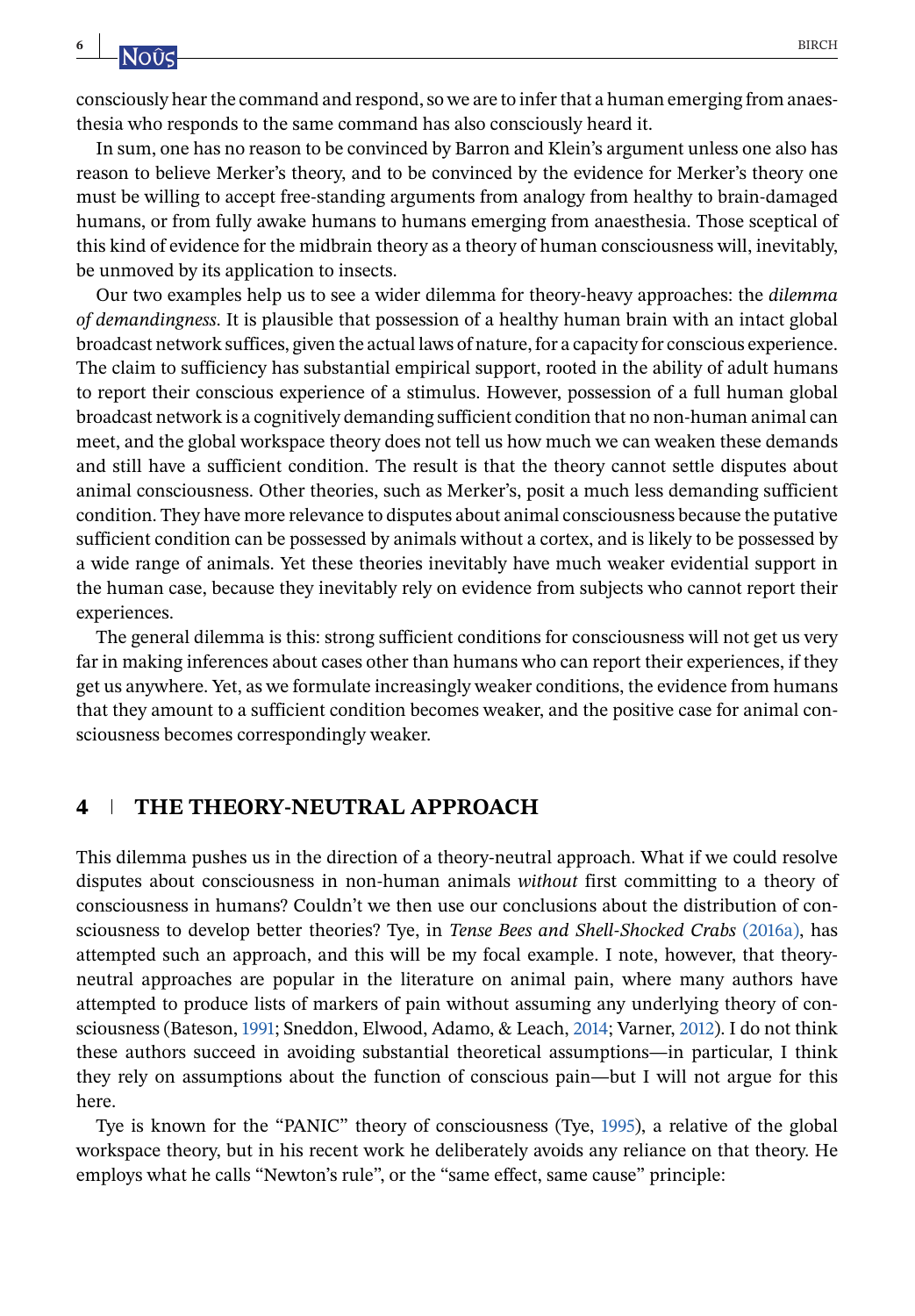BIRCH **7** *T<sub>O</sub>* 

Suppose ... that humans and nonhuman animals engage in the same or very similar behavior *B* ... given the same noxious stimulus *S*. Why do humans produce behavior *B*, given S? Because *S* elicits the feeling of pain in them, and the feeling of pain causes *B*....

Turning now to the case of nonhuman animals, I am entitled to infer that the feeling of pain causes behavior *B* in them too *unless I have a defeater to that inference*, that is, a reason to believe that a causal story is operative in those animals that cannot be reconciled with the causal story that adverts to pain. (Tye, [2016a,](#page-19-0) p. 75, italics added)

This principle starts to unravel when we pull on the notion of a "defeater". The defeaters clause is needed to avoid credulousness. If we say that, whenever we find in an animal any instance of a behaviour that in humans would have a conscious experience among its causes, we are *always* entitled to infer that the behaviour is also caused by a conscious experience in the animal, we would become credulous. For example, learned avoidance behaviour, in humans, often has a conscious experience among its causes: we avoid various noxious stimuli because they are associated with unpleasant experiences. But learned avoidance behaviours are found in the spinal cords of rats that have been disconnected from the brain (Allen, Grau, & Meagher, [2009\)](#page-16-0), and in the nematode worm Caenorhabditis elegans, an animal 1mm in length with 302 neurons (Ha et al., [2010\)](#page-18-0). I am not ruling out the possibility that disconnected spinal cords or nematodes are conscious. My claim is rather that it would be credulous to apply the "same effect, same cause" principle uncritically to these cases, and to infer without further ado that learned avoidance behaviours are caused by conscious mental states in these systems. To have a serious, empirically constrained debate, we need to allow, as Tye does, that considerations regarding cognitive and neural mechanisms may defeat the inference from surface behaviour to conscious experience.

Yet an approach of this type faces the question of what counts as a defeater[.](#page-15-0) $\degree$  In one section, Tye asks: Is the absence of the cortex a defeater? Sceptics of consciousness in fish and invertebrates are inclined to say it is. Tye says it is not. To make this case, he relies on the same evidence Merker presents in favour of the midbrain theory: the evidence from carers of children with hydranencephaly. The implicit principle guiding Tye's judgements about defeaters seems to be this: *to show that the absence of some neuroanatomical structure (such as the cortex) is not a defeater, we need to find evidence in humans showing that brains without that structure still have conscious experience*.

This principle nullifies the intended advantages of a theory-neutral approach. For if we can implement the above principle, then we have what we need to implement a theory-heavy approach. Clear evidence of consciousness in humans without a cortex would be compelling evidence for a brainstem-centred set of sufficient conditions, such as Merker's. We motivated theoryneutrality by noting the paucity of evidence regarding consciousness without a cortex in humans, but now we see that a theory-neutral approach (at any rate, Tye's version of it) does not escape reliance on that evidence. Critics who are concerned about the reliability of this evidence, and about Merker's theory, will not find their concerns to be dispelled by Tye's approach.

When Tye turns to arthropods (the "tense bees" and "shell-shocked crabs") he rejects the suggestion that there are defeaters in this case (Tye, [2016a,](#page-19-0) pp. 150–155), even though a critic concerned by the dramatic neuroanatomical differences between vertebrates and arthropods could point to far more than the absence of a cortex. Strictly speaking, insects have no midbrain—only a complex that is functionally analogous to the vertebrate midbrain in some functional respects, as Barron and Klein emphasize. In the absence of a detailed background theory such as Merker's (a theory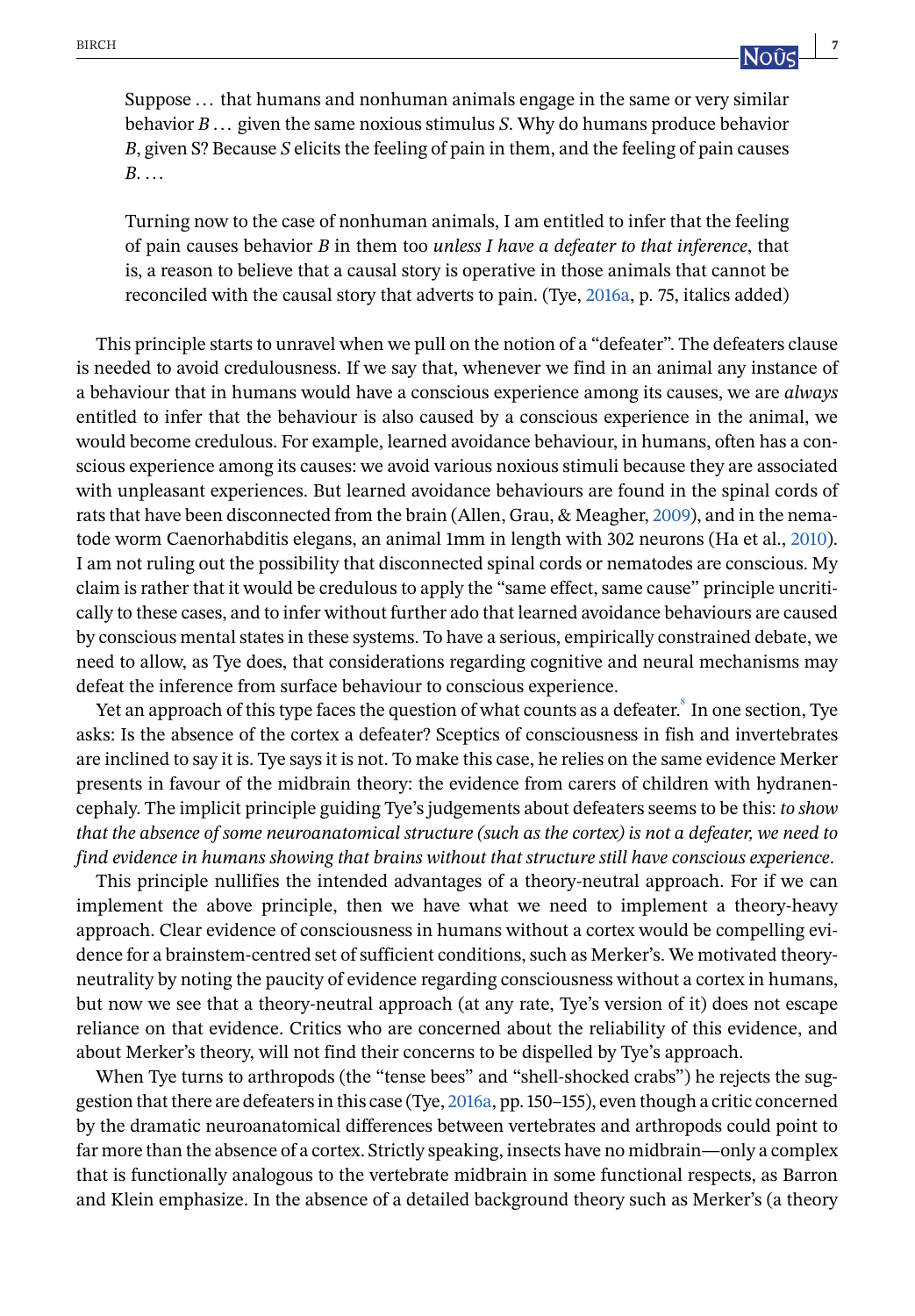<span id="page-7-0"></span>that says: these are the respects that *matter* for consciousness), there is no principled reason for Tye to deny that radical differences of neuroanatomy throughout the entire brain can be defeaters.

What is the broader lesson here? It is the *inescapability of theory*. To avoid credulousness, theoryneutral approaches to animal consciousness need to get some grip on the defeaters: the minimum "system requirements" for consciousness or the negative markers of consciousness: the grounds, if any, on which we can exclude nematodes, plants, paramecia, amoebas and bacteria. But to get that kind of grip, the approach needs a background theory after all[.](#page-15-0) $^{\circ}$  In fact, the implicit background theory will need to be, in one sense, more ambitious than explicit theories such as the global workspace theory, because this theory will have to say something about minimum requirements and/or negative markers, not just sufficient conditions and positive markers[.](#page-15-0)<sup>10</sup> This is, I suggest, an even harder task. The defender of the supposedly theory-neutral approach will be unable to point to a solid, uncontested evidence-base for any such background theory, and the approach will fail to resolve disputes about contested cases[.](#page-15-0)<sup>11</sup>

# **5 A WAY FORWARD: THE THEORY-LIGHT APPROACH**

We have a dialectic with a whirlpool and a rock. The rock is the dilemma of demandingness, inevitably faced by theory-heavy approaches. The whirlpool is the inescapability of theory: it's a whirlpool that spits you out in the direction of the rock. I will now propose an approach which synthesizes ideas from, among others, Allen [\(2004\)](#page-16-0), Ginsburg and Jablonka [\(2019\)](#page-18-0) and Andrews [\(2020\)](#page-16-0), Shea and Bayne [\(2010\)](#page-19-0), Shea and Frith [\(2016\)](#page-19-0). The aim is to plot a middle course between the whirlpool and the rock by developing a *theory-light* approach to animal consciousness[.](#page-16-0)<sup>12</sup>

A theory-light approach avoids committing to a fully specified theory of consciousness in humans, but it does not eschew theoretical commitments entirely. Instead, it commits to a broad hypothesis about the relation between phenomenal consciousness and cognition that is compatible with a wide range of more specific theories. The hypothesis I have in mind I call the *facilitation hypothesis*. The motivating idea is that phenomenal consciousness does *something* for cognition, given the actual laws of nature, but precisely what it does is a question to which we do not yet have definitive answers. More specifically, the facilitation hypothesis states that;

*Phenomenally conscious perception of a stimulus facilitates, relative to unconscious perception, a cluster of cognitive abilities in relation to that stimulus*.

The facilitation hypothesis involves a comparison between the processing that occurs when a stimulus is perceived consciously and the processing when it is perceived unconsciously. "Facilitates" should be read as "facilitates, holding all else fixed". The claim is that, holding all else fixed (e.g. the stimulus, the difficulty of the task), a cluster of cognitive abilities is facilitated when the stimulus is perceived consciously. This is hypothesized to be a general truth about how conscious perception relates to cognition, given the actual laws of nature.

The term *cluster* is significant: the claim is not that there is a single positive marker of conscious experience (a "litmus test"), or a checklist of markers that are to be investigated separately. The claim is that there are multiple consciousness-linked cognitive abilities which cluster together, in the sense that there will be robust correlations between them: the abilities will come and go together, co-varying in a way that depends on whether or not a stimulus is consciously perceived. The strongest case for consciousness comes from finding a cluster of consciousnesslinked cognitive abilities that robustly co-vary across multiple timescales. They will be strongly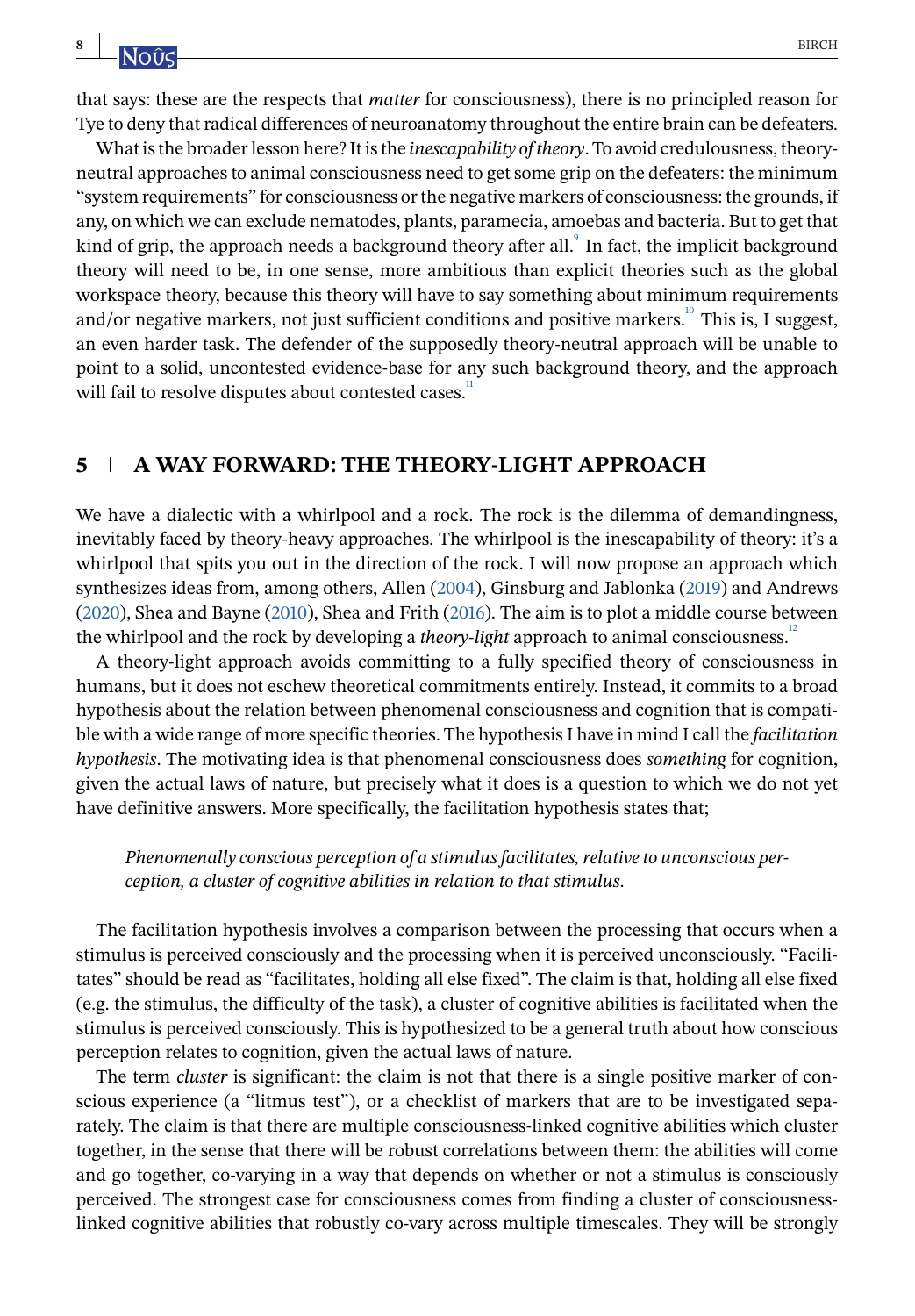associated within a single experiment, during the development and ageing of a single individ-ual, between organisms within a species, and across species[.](#page-16-0)<sup>13</sup> The existence of such a cluster is a theoretical commitment, but it is far from a completely specified theory of human consciousness (hence "theory-light").

I contend that all currently popular theories of consciousness are compatible with the facilitation hypothesis. The facilitation hypothesis is compatible with theories that focus on the cortex and with theories that focus on the midbrain, since a midbrain-centric theory can still allow that consciousness facilitates cognitive abilities. It is compatible with theories that emphasize global broadcast and with theories that emphasize a mechanism causally upstream of global broadcast, such as fragile short-term memory (Block, [2007,](#page-17-0) [2011\)](#page-17-0), because mechanisms upstream of global broadcast may still facilitate cognitive abilities (e.g. by providing informationally rich inputs to downstream processing). It is compatible with first-order representational theories (e.g. Dretske, [1995;](#page-17-0) Tye,[1995\)](#page-19-0) and with higher-order theories (e.g. Carruthers, [2000;](#page-17-0) Rosenthal, [2005\)](#page-19-0). Defenders of these theories are likely to disagree about the nature of the cognitive abilities that are facilitated by consciousness, and may therefore be led to make incompatible predictions about these abilities, but they can still agree that a relation of facilitation holds between consciousness and some cluster of cognitive abilities.

I also take the facilitation hypothesis to be compatible with the integrated information theory (IIT) (Tononi, Boly, Massimini, & Koch, [2016\)](#page-19-0). This is not the place for detailed discussion of IIT. There is room for debate about how a distinction between conscious and unconscious perception can even be drawn within IIT given that, notoriously, the theory ascribes consciousness to very simple non-living systems such as photodiodes (Tononi & Koch, [2015,](#page-19-0) p. 11). However, there is room within the theory for a distinction between perceptual processing that occurs within the brain region of maximal integrated information ("maximal ø") and perceptual processing that occurs outside that region. Koch, Massimini, Boly, & Tononi [\(2016\)](#page-18-0) have proposed a "posterior cortical hot zone" as the region of maximal ø. What matters for our purposes is that it is compatible with IIT to claim that perceptual processing in the region of maximal ø facilitates, relative to perceptual processing outside that region, a cluster of cognitive abilities. For example, it may do so by providing informationally rich inputs to downstream processing.

Yet the facilitation hypothesis is not theory-neutral: some possibilities are ruled out from the beginning. One possibility that is ruled out is *cognitive epiphenomenalism* about conscious perception: the view that conscious (as opposed to unconscious) perception of a stimulus has no consequences whatsoever for cognition. On such a view, all cognitive abilities performable on consciously perceived stimuli could also be performed, at the same rate and with the same reliability, on unconsciously perceived stimuli. It is enough to say that the general objections to epiphenomenalism (Robinson, [2019\)](#page-19-0) apply to this view. We can report consciously perceived stimuli but not unconsciously perceived stimuli, and it is a significant challenge to construct a theory of consciousness that explains why this is the case without positing a causal relationship between the experience and the report.

There is a view in the vicinity of cognitive epiphenomenalism on which conscious perception has only *one* cognitive manifestation: accurate verbal report. On such a view, conscious perception facilitates no cognitive ability *except* the accurate sharing of my perceptual states with others. This is still a valuable ability to have, since groups in which agents can share their perceptual states in this way can make better joint decisions (Frith & Metzinger, [2016,](#page-17-0) p. 214). A critic might argue that it is assuming too much to assume that a *cluster* of distinct cognitive abilities is facilitated by conscious perception.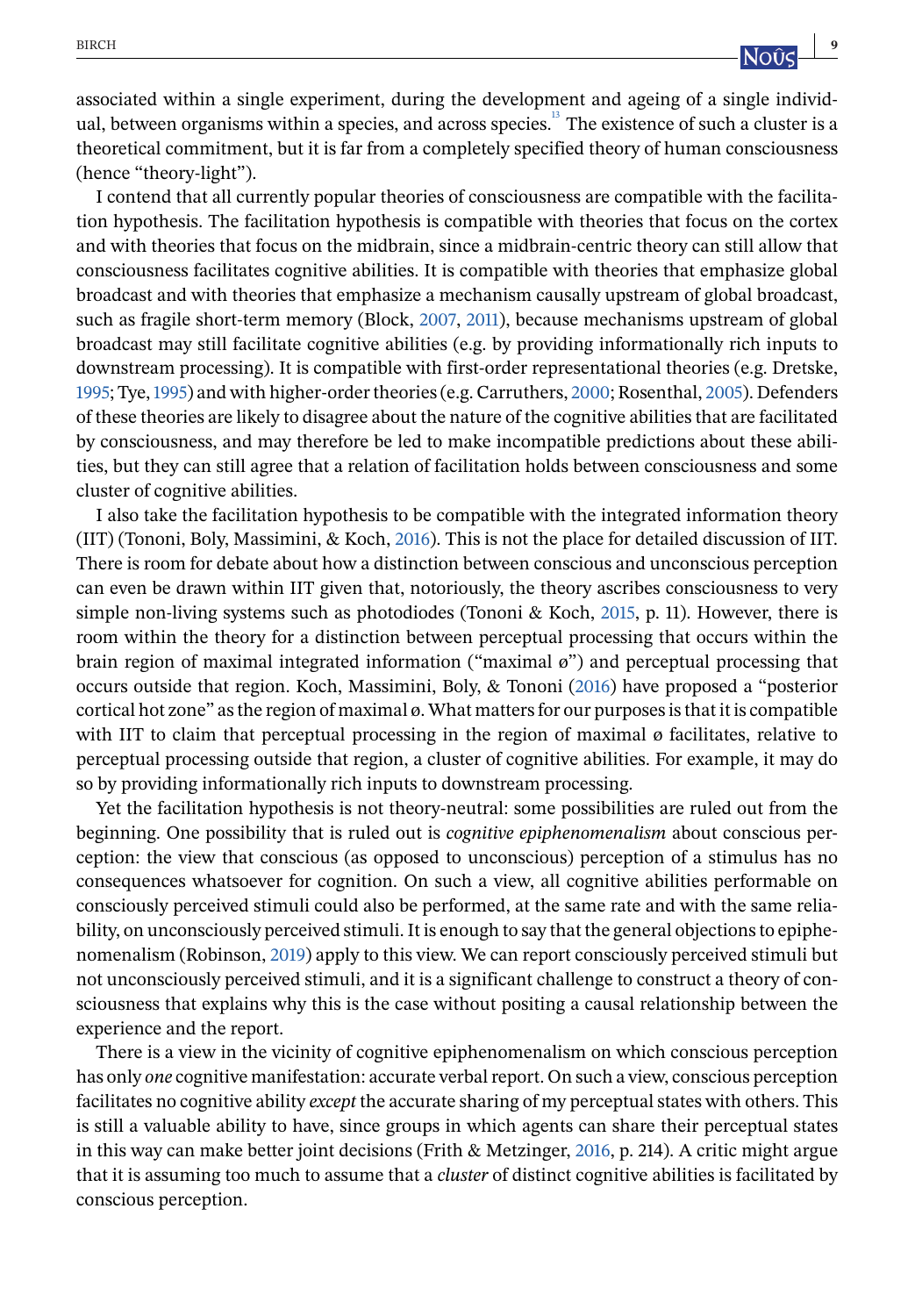But I maintain that the facilitation hypothesis can be empirically motivated. We already have some good, scientifically plausible candidates for abilities other than verbal report that are facilitated by consciousness. Here I will briefly review three such candidates.

One good candidate (as emphasized by Allen, [2004,](#page-16-0) [2013;](#page-16-0) Dehaene, [2014;](#page-17-0) Koch, [2004\)](#page-18-0) is *trace conditioning*. Trace conditioning is a form of classical conditioning in which the two stimuli are separated by a temporal interval. For example, you might hear a tone in your ear and, one second later, feel a puff of air aimed at your eye. Clark and Squire's [\(1998,](#page-17-0) [1999\)](#page-17-0) work on trace eyeblink conditioning shows that, while humans can learn the association between the tone and the puff of air one second later, humans can only learn this association when *consciously aware of the stimuli and the temporal interval between them* (see also Clark, Manns, & Squire, [2001,](#page-17-0) [2002\)](#page-17-0). If subjects are given a distracting task such that, when asked later, they show no reportable awareness of the relation between the stimuli, they can still do standard classical conditioning (where the associated stimuli are contemporaneous) and even delay conditioning (where the stimuli are not fully contemporaneous, but do overlap), but they cannot do trace conditioning. They cannot learn the temporal interval. This points towards conscious experience playing a role in facilitating temporal cognition and the learning of temporal relations.

One might ask: how reliable are these results? The central finding that human subjects cannot do full trace eyeblink conditioning when unaware of the stimulus contingencies was replicated by Knuttinen, Power, Preston, and Disterhoft [\(2001\)](#page-18-0) and Bellebaum and Daum [\(2004\)](#page-17-0), but Knuttinen et al. [\(2001\)](#page-18-0) failed to replicate the finding that delay conditioning was *not* facilitated by awareness of stimulus contingencies. This remains a source of debate, with some critics maintaining that *all* human associative learning requires conscious awareness of stimulus contingencies (Lovibond & Shanks, [2002;](#page-18-0) Lovibond, Liu, Weidemann, & Mitchell, [2011;](#page-18-0) Mitchell, De Houwer, & Lovibond, [2009;](#page-18-0) Weidemann, Satkunarajah, & Lovibond, [2016\)](#page-20-0). Yet even if delay conditioning also turns out to be facilitated by consciousness, this is no challenge to the idea that trace conditioning is facilitated by consciousness.

A second candidate ability is *rapid reversal learning*. Reversal learning involves learning a relationship between two stimuli, then learning the opposite relationship when it is reversed by the experimenter. A study by Travers, Frith, and Shea [\(2018\)](#page-19-0), involving visual cues, suggested that "subjects were only able to adapt [rapidly, within up to 100 trials] to reversals of the cue-target contingencies ... when consciously aware of the cues." (Travers et al. [2018,](#page-20-0) p. 1698) Subjects were presented with arrow-heads (" $<<$  " or " $>>$ ") that were either backward masked or unmasked. They were subsequently shown a target and instructed to indicate which side of the screen the target was on. The arrowheads primed a response in the direction they pointed, regardless of whether they were masked or not. But subjects who consciously perceived the arrowheads were able, in addition, to learn the association in the current situation between the direction of the arrows and the location of the target. When the association was reversed, the response patterns of the conscious perceivers, but not the unconscious perceivers, changed. Because the subjects were tested in blocks of 100 trials each, this is testing for rapid learning without ruling out the possibility of unconscious learning over thousands of trials. A similar but more subtle ability involves rapidly learning to treat cues as less reliable when they become less reliable: for example, learning that a cue which used to predict a target with 90% accuracy is now only 70% accurate. Travers et al. found no evidence of this ability when the cues were unconsciously perceived. This points towards conscious experience facilitating fast associative learning in the face of novel, unpredictable changes in stimulus contingencies.

A third candidate ability is *cross-modal learning*. It is an idea incorporated by the global workspace theory, but not unique to that theory, that conscious experience facilitates the learning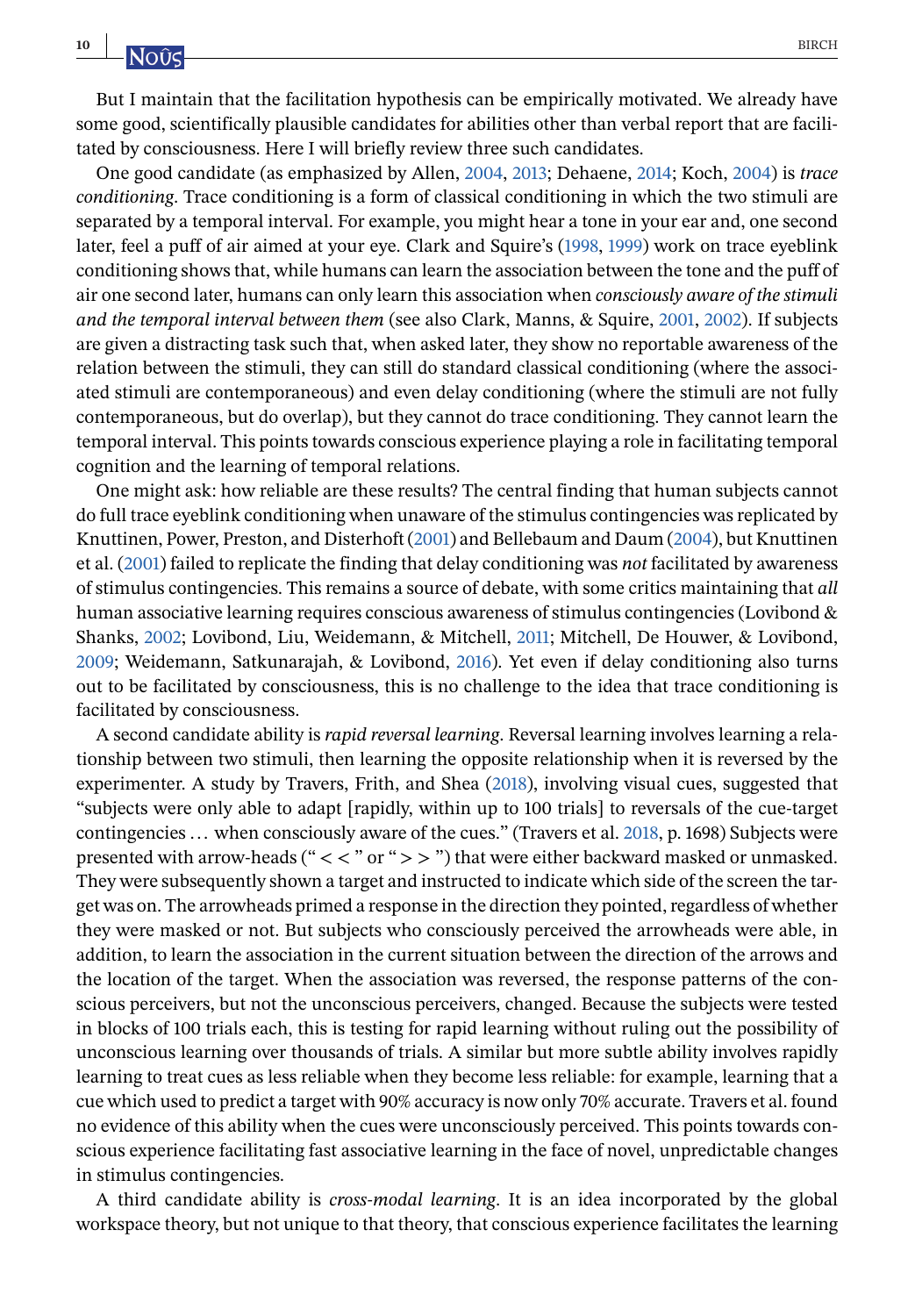BIRCH **11** 

of associations that cut across sense modalities (Mudrik, Faivre, & Koch, [2014\)](#page-19-0). For example, a consciously experienced odour can be associated with a consciously experienced sound, or with a consciously experienced visual stimulus, and so on. The facilitation claim amounts to the claim that cross-modal learning is at least *substantially easier*, as indicated by its speed and reliability, when the stimuli are consciously experienced than when they are unconsciously perceived. We need not claim that cross-modal learning is *impossible* when the stimuli are unconsciously perceived, only that it is harder. A hypothesis of this type is defended by Palmer and Ramsey [\(2012\)](#page-19-0), who argue that "cross-modal effects can occur in the absence of consciousness, but the influencing modality must be consciously perceived for its information to cross modalities" (p. 353). They motivate this claim with an experiment based on the McGurk effect: when the visual stimulus (a person's lips) was unconsciously perceived but blocked from conscious awareness by flash-suppression, the McGurk effect vanished.

Palmer and Ramsey's thesis has recently been challenged by Scott, Samaha, Chrisley, & Dienes [\(2018\)](#page-19-0), who present results suggesting that subjects *can* learn associations between auditory and visual stimuli even when both are perceived unconsciously. However, it is not clear that this experimental protocol successfully excluded those subjects who could hear the auditory stimulus consciously. The auditory stimulus was a spoken name, and Scott et al. excluded those subjects who reported hearing the name, but may not have excluded subjects who consciously perceived a *sound* (i.e. a phoneme with certain auditory properties) without being able to recognize that sound as a *name*[.](#page-16-0) <sup>14</sup> The evidential picture is, at present, inconclusive.

These three examples are enough to illustrate the "theory-light" strategy. Without committing to any particular theory of consciousness, we can investigate, in humans, the question of which cognitive abilities are facilitated by conscious perception. If we have only one such ability, and find that one ability in the target non-human species, a critic will say: that could be done without consciousness, even if it happens to involve consciousness in humans. So we need a *cluster* of correlated abilities, not just one, in order to build up a case that is harder for the critic to resist. The larger and more diverse the cluster, the stronger the case will be.

Once we have constructed, on the basis of evidence from humans, a tentative, defeasible hypothesis about the cluster of consciousness-linked abilities, the next step in the theory-light approach is to look for the cluster in the target species of nonhuman animal. Some elements of the cluster will, inevitably, be absent. We will not find verbal report. What we might find is a substantial fraction of the cluster. For example, we might find that bees can do trace conditioning of the right kind, reversal learning of the right kind, and cross-modal learning of the right kind. I say "of the right kind" in each case as an acknowledgement that more work is still needed here to pin down the precise type of each ability that is linked to consciousness in humans.

This will still not be enough to convince a reasonable critic, who will say: I'm afraid I can seriously envisage *all* of those abilities occurring without conscious experience, even though they are all facilitated by conscious experience in humans. You've shown the abilities are *present*, but you haven't shown their *facilitation by consciousness*. This is a fair criticism, but we can overcome it. The next step in the theory-light approach should be to investigate protocols with the potential to cause unconscious perception in the animal: backward masking, the attentional blink, flashsuppression, distracting tasks, and so on. For brevity, I will refer to this whole family of procedures as "masking". We need to find out whether the identified cluster of putatively consciousnesslinked abilities is *selectively switched on and off* under masking in the same way it is in humans.

For example, in humans, presenting a tone subliminally appears to switch off trace conditioning while leaving delay conditioning in place. We can ask: is the same true of our target species of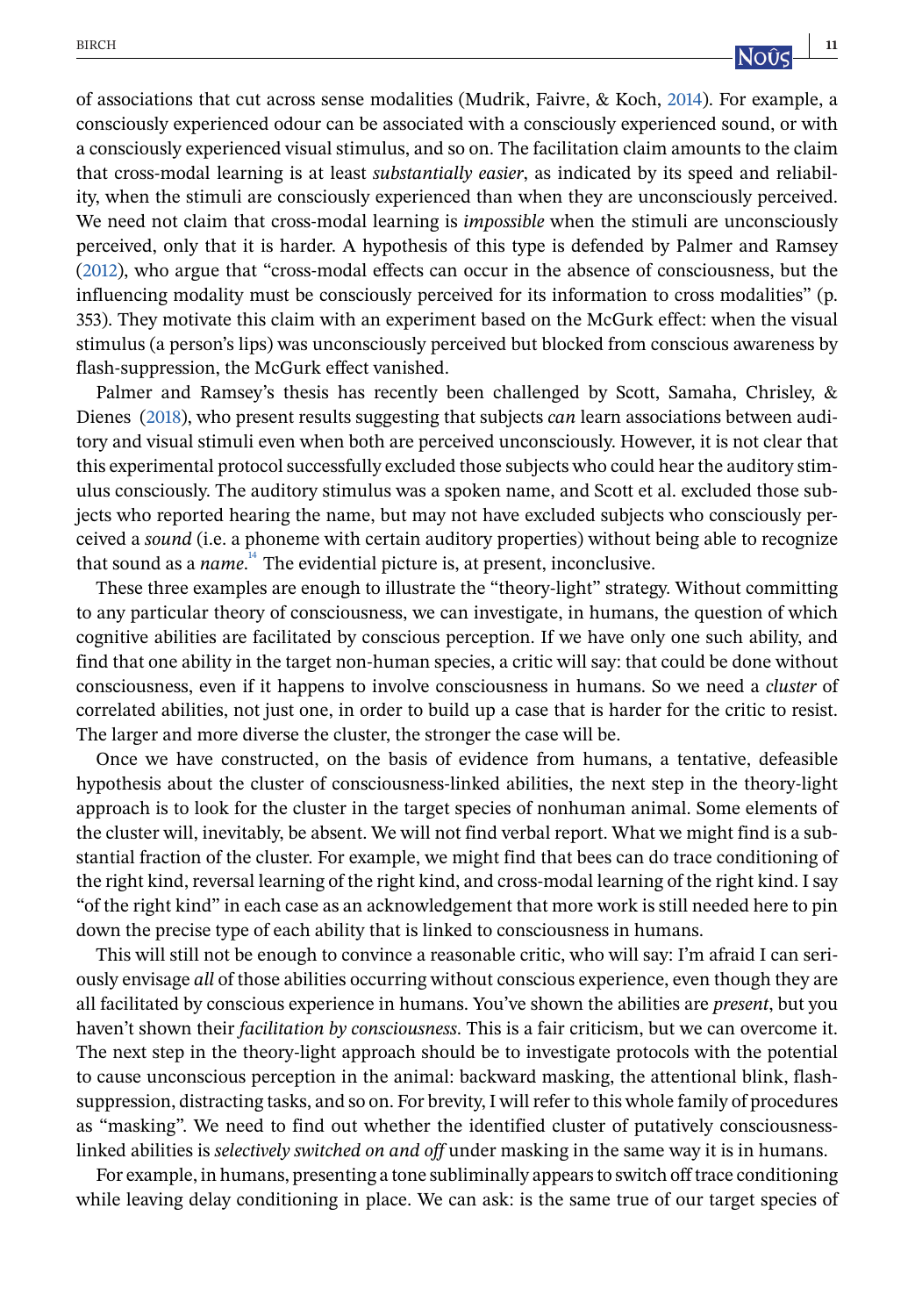animal? Do we see a similar pattern of sensitivity to masking? When the stimulus is masked, does this selectively switch on and off the entire cluster of consciousness-linked abilities?

Our critic will wonder: *How could you ever show that a stimulus had been successfully masked, in the absence of verbal report?* But here too, we can respond. Suppose we find one ability (e.g. trace conditioning) and a putative masking protocol that selectively switches this ability off. We can then ask: does the same putative masking protocol also selectively switch off all the other abilities in the cluster (e.g. cross-modal learning and rapid reversal learning) while leaving less demanding cognitive abilities (such as delay conditioning and unimodal learning) unaffected? If so, this pattern of selective switching off, found across the whole cluster of abilities, simultaneously supports both the claim that the abilities are consciousness-involving and the claim that the putative masking protocol really was masking the stimulus. In short, there will be reciprocal evidential relations between the putative mask and the cluster of putatively consciousness-linked abilities.

If we gather all this evidence for our target species, we will have the evidential basis for a scientifically credible inference to the best explanation to the presence of consciousness in that species. We will have started with an empirically supported hypothesis about the cluster of cognitive abilities that is linked to consciousness in humans, found evidence of that cluster in the target species, and found the same pattern of sensitivity to masking.

All of this, so far, involves investigating a single target species. Further relevant evidence would come from casting our phylogenetic net more widely, and investigating whether the cluster of putatively consciousness-linked abilities is *strongly correlated across biological taxa*. Is the presence of one consciousness-linked ability strongly predictive of the presence of others? Do lineages which have evolved one of the key abilities (e.g. trace conditioning) very quickly and reliably evolve the others (e.g. cross-modal learning, rapid reversal learning)? In other words, do the abilities "switch on and off" together over evolutionary timescales, as well as on the timescale of the cognitive functioning of an individual animal? Assembling an evidence base for rigorous cross-species comparisons is a goal for the long term, but a feasible one.

Suppose we find evidence of a cluster of consciousness-linked abilities, switching off and on together with masking, and coming and going together over phylogenetic time. This would, I suggest, allow a much more secure inference to the best explanation to the presence of consciousness than any single marker in isolation, or even any checklist of markers that have not been shown to reliably cluster together. In creatures with nervous systems radically different from our own, in which neuroanatomical evidence is likely to be of limited use, this sort of cognition-based case is, I suspect, the strongest sort of evidence of consciousness we could obtain.

If we were to reach this position, our critic would have to fall back on the idea that a cognitionbased case, no matter how carefully constructed, cannot be evidence of consciousness. They would have to cast doubt on what the facilitation hypothesis presupposes: that there is a close, albeit poorly understood, causal relationship between phenomenal consciousness and cognition. But it is not clear that animal consciousness research should be under any obligation to convince that kind of critic. Such a critic would primarily be objecting to the project of studying consciousness using cognitive science methods, whether in humans or in non-human animals, and their concern would not be specific to the animal case.

#### **6 THE APPROACHES COMPARED**

I suggest that the theory-light approach provides the middle path we need between the mistake of assuming a controversial theory of consciousness at the outset and the mistake of insisting that

<span id="page-11-0"></span>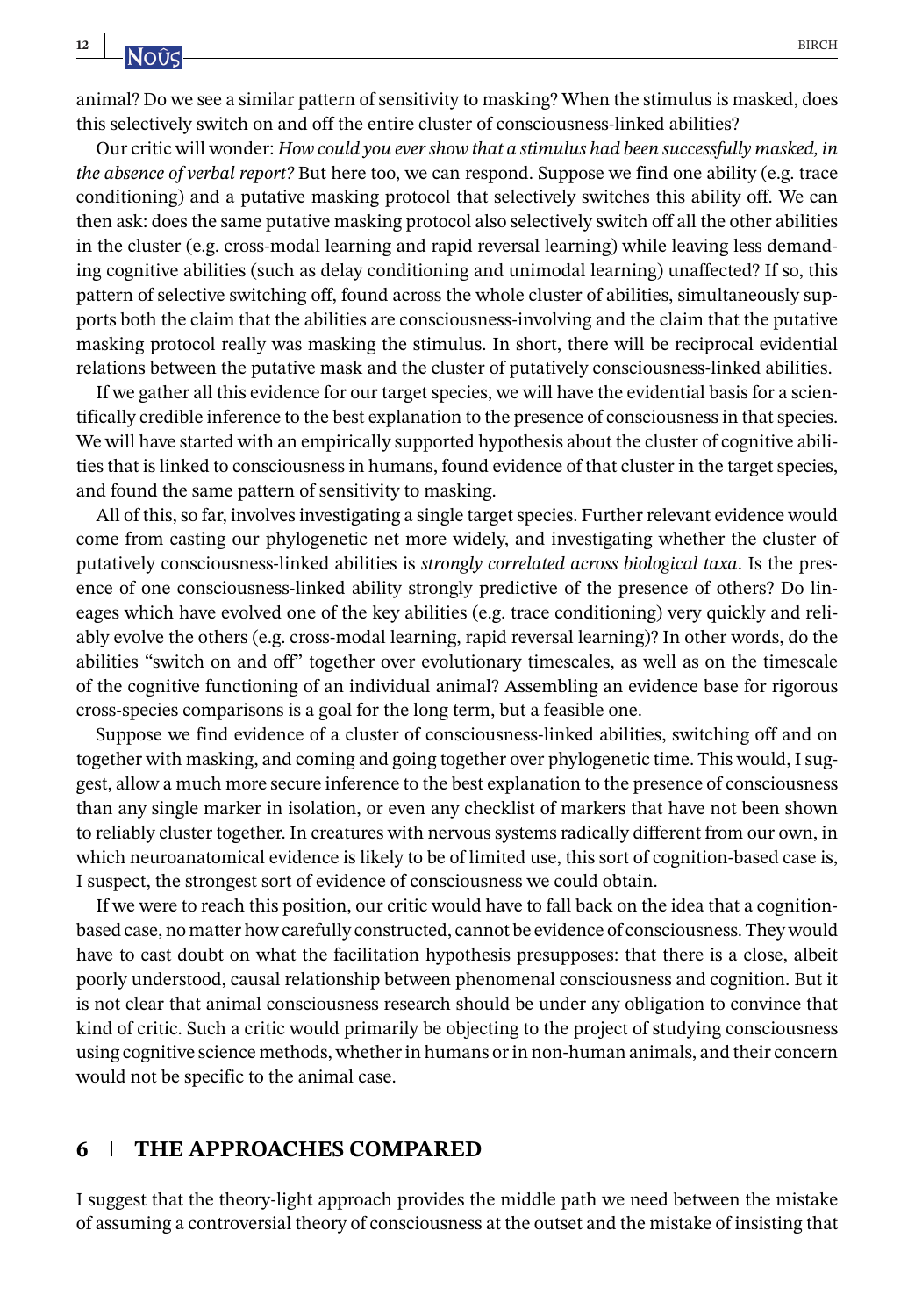behavioural evidence alone, gathered without any guiding theoretical commitment, will do the job. We should look at cognition, and do so with a specific focus on those abilities that we have reason to believe are facilitated by conscious perception in humans.

How does the theory-light approach avoid the pitfalls of theory-heavy and theory-neutral approaches? Let's return to the dilemma of demandingness. When we try to formulate sufficient conditions for consciousness based on evidence from humans, we find there is a trade-off between the relevance of these conditions to animals and the strength of the evidence for their sufficiency. The theory-light approach avoids the dilemma by avoiding altogether the attempt to construct sufficient conditions for consciousness. At no point is it claimed that the cluster of cognitive abilities, or any part of the cluster, is nomologically sufficient for consciousness. Nor is there any significant role for neural correlates of consciousness (NCCs), since there is a presumption that these are likely to vary a great deal across biological taxa. Invertebrates lack even the basic forebrainmidbrain-hindbrain structure of the vertebrate brain. There are structures in insects analogous to the midbrain, as emphasized by Barron and Klein [\(2016\)](#page-16-0), but these do not provide a convincing case for consciousness, for the reasons outlined in Section 3[.](#page-16-0) $\frac{15}{10}$  The shift of emphasis away from NCCs is a significant point of contrast with the theory-heavy approach, in so far as the main scientific theories of consciousness (such as the global workspace theory and the midbrain theory) are all invested to at least some degree in the project of identifying NCCs.

The cognitive abilities are not intended as jointly sufficient conditions, but as markers. A cluster of symptoms does not suffice for a disease, but provides evidence of it, and the evidence is stronger when more of the cluster is found[.](#page-16-0)<sup>16</sup> This may be the best evidence we can have in the absence of a reliable blood test or genetic test. The relation between consciousness and the cluster of consciousness-linked cognitive abilities should be understood in the same way. The larger the fraction of the cluster we find in a given species, the stronger the case for consciousness will be in that species. In this respect, the theory-light approach tries to capture what is attractive about the theory-neutral approach.

There may be cases in which we find only a small part of the cluster (one or two capacities), and in these instances the case for consciousness will be weak. It's a possible outcome of pursuing the theory-light approach that it will only ever deliver this sort of weak, inconclusive evidence in invertebrates, because no invertebrate species possesses a large enough fraction of the cluster to allow a strong case. That would be a disappointing result—but it is, inevitably, impossible to know in advance what the empirical outcome of a methodological strategy will be (Section [7](#page-13-0) discusses the current state of the evidence for bees).

The problem with the theory-heavy approach is not that theories are undesirable, but that it commits prematurely to a specific theory at an early stage in inquiry, before we have evidence of the right type from across the animal kingdom. If the theory-light approach is pursued for a sustained period, the result may be a body of evidence that can be used to construct better theories. For example, we may ultimately be able to argue (by drawing on both cognitive and neurobiological evidence) that a core global broadcast mechanism (with some but not all of the features of the human global workspace) is present in all animals that possess the cluster of consciousnesslinked abilities and explains why the abilities cluster together. This would lend some support to an ambitious version of the global workspace theory that emphasized the sufficiency of this core mechanism for consciousness, at least in living biological organisms.

The theory-light approach departs from the theory-neutral approach by accepting the inescapability of theory and making a minimal theoretical commitment. This commitment highlights a specific class of properties—cognitive abilities—as the place to look for outward manifestations of phenomenal consciousness. It also highlights a specific causal relation: facilitation. Because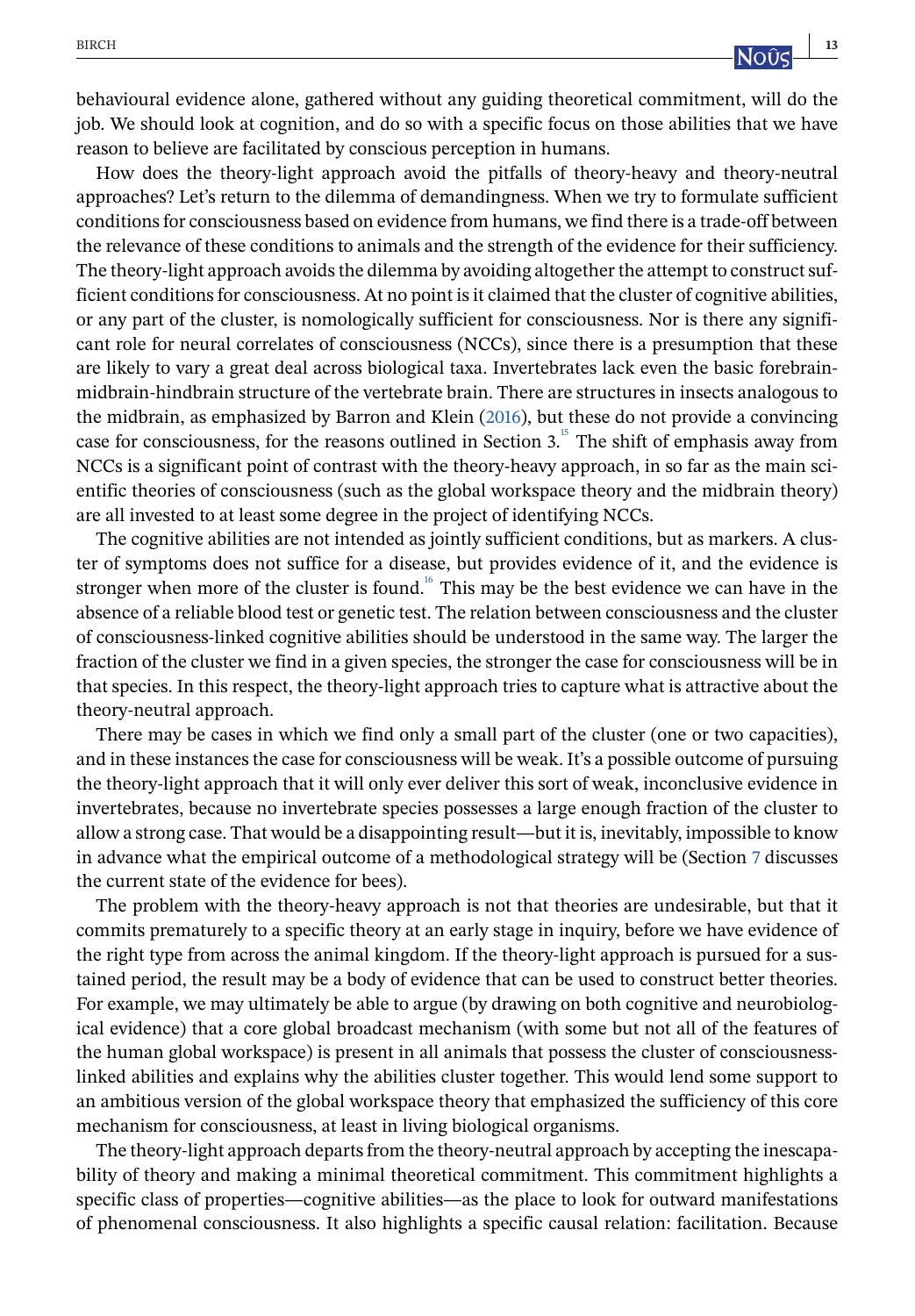<span id="page-13-0"></span>the approach does not regard all behavioural similarities as potentially relevant to the inference to consciousness, the theory-light approach can avoid credulousness without providing a theory of defeaters. Because the positive markers are carefully circumscribed by evidence from humans, there is no reason to think that the approach will ascribe consciousness too liberally in the absence of such a theory. In this respect, the theory-light approach tries to capture what is attractive about the theory-heavy approach.

#### **7 BACK TO BEES**

Let us return, then, to the case of bees. To what extent do we already have the evidence we need to implement the theory-light approach in this case, and to what extent is more evidence required? Let's consider this in relation to the three candidates for consciousness-linked abilities presented in the previous section: trace conditioning, rapid reversal learning, and cross-modal learning.

There is some evidence, in insects, of a form of learning that has been described as "trace conditioning". However, it differs in some respects from trace eyeblink conditioning. Szyszka et al. [\(2011\)](#page-19-0) tested the ability of honey bees (*Apis* genus) to learn an association between an odour and a sugar reward presented around 5s later. The bees learned an association between the stimuli, in the sense that they anticipated food when presented with the odour. One might worry whether the odour was genuinely gone when the reward arrived: it is challenging to ensure a crisp stimulus offset when the stimulus is olfactory. Setting this aside, there is no evidence that the bees learned the *temporal interval* between the two stimuli, whereas Clark and Squire's version of trace conditioning requires learning of a temporal interval: the eyeblink response must be timed to occur just long enough after the tone. We can distinguish here two kinds of trace conditioning: full trace conditioning, where a temporal interval between the stimuli is learned and the conditioned response is well-timed, and partial trace conditioning, where two stimuli separated in time are associated but the temporal interval between them is not learned and the conditioned response is not welltimed. Clark and Squire's results show only the former ability to be linked to consciousness in humans.

There is separate evidence of interval timing in bumble bees (*Bombus* genus) from a study by Boisvert and Sherry [\(2006\)](#page-17-0). Boisvert and Sherry built a chamber in which an initial sugar reward would be followed, after a specified time interval (of 6s, 12s, or 36s), by a second reward. In each case, the bees anticipated the reward, as shown by the bees' waiting until (on average) a third of the interval had elapsed before attempting a proboscis extension response, waiting much longer when the interval was longer. As the time the reward was due came closer, the bees gradually increased the frequency of their proboscis extension responses. The bees learned temporal relations, in at least a coarse-grained way, but this is not trace conditioning because the initial stimulus was potent rather than neutral (it was a food reward). Even so, when we combine the evidence of partial trace conditioning in honey bees with Boisvert and Sherry's evidence of interval timing in bumble bees, we have a case for regarding the hypothesis that bees can do full trace conditioning as a serious possibility worthy of investigation.

Rapid reversal learning, in contrast to full trace conditioning, is very well documented in bees. The ability of bees to learn a reversed association, and to do it in fewer than 100 trials, is not in doubt. For example, if one colour is associated with nectar and another is associated with its absence, and the colours are then reversed, bees will quickly learn the new colour-nectar contingencies (Strang & Sherry, [2014\)](#page-19-0). There is, however, debate about whether the bees' sensitivity to reversals improves or deteriorates over the course of multiple reversals. In rats, pigeons, goldfish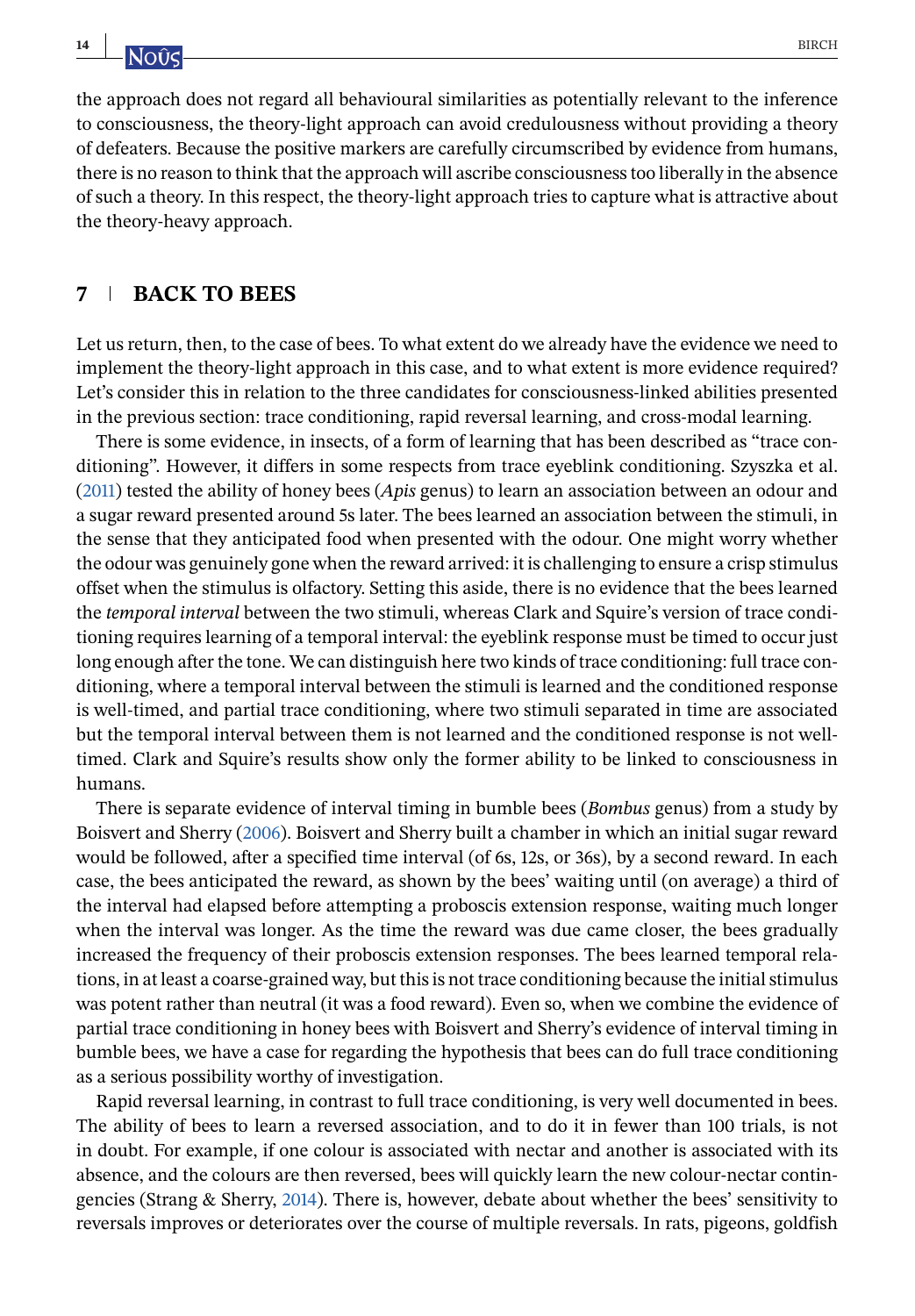(Shettleworth, [2010\)](#page-19-0) and octopuses (Bublitz, Weinhold, Strobel, Dehnhardt, & Hanke, [2017\)](#page-17-0), performance improves over successive reversals. This is often interpreted as a mark of intelligence: the animal is learning the need to change its behaviour at the first sign of a reversal. In honey bees, by contrast, performance seems to deteriorate (Couvillon & Bitterman, [1986;](#page-17-0) Mota & Giurfa, [2010\)](#page-19-0). Yet there is evidence that, in bumble bees, it improves (Chittka,[1998;](#page-17-0) Sherry & Strang, [2014\)](#page-19-0). Cognitive differences between honey bees and bumble bees remain poorly understood, and this appears to be a context in which they manifest in a surprising way (Sherry & Strang, [2015\)](#page-19-0). Note, however, that, in Travers and colleagues' experiment on humans, no rapid reversal learning of any kind was found when the visual stimulus was masked. Not just improvement over serial reversals but rapid reversal learning in its entirety was switched off by masking. If rapid reversal learning in bees could also be shown to be switched off by masking, this would be striking evidence.

Finally, is there evidence of cross-modal learning in bees? A study by Lawson, Chittka, Whitney, and Rands [\(2018\)](#page-18-0) showed that bumblebees, having learned an association between a spatial scent pattern and a reward, showed a preference for *visual* arrays with the same pattern. Bees trained to associate a cross-shaped scent pattern with a reward subsequently preferred cross-shaped visual patterns, and bees trained to associate a circular scent pattern with reward subsequently preferred circle-shaped visual patterns. The bees seemed to be recognizing similarities between visual and olfactory patterns[.](#page-16-0)<sup>17</sup> This implies there is some association in the bee's brain between how a circular scent pattern smells and how it looks, and how a square scent pattern smells and how it looks. This leaves open the question of how they recognize this similarity, and of the extent to which the cross-modal associations are formed by learning as opposed to being innate. Even so, it is a cross-modal effect. As with the McGurk effect, it would be informative to find out whether the effect could be abolished by a form of masking. Inferences from cross-modal effects to consciousness should be tentative, since, as noted above, we aren't yet confident as to which kinds of cross-modal learning are facilitated by consciousness in humans. But evidence of cross-modal learning, especially if it is sensitive to masking, seems likely to form part of the eventual case for bee consciousness.

Although the evidence is building towards a strong future case for conscious experience in bees, we are still, it seems to me, some way off. As a result, I don't side with either of the two camps in the current debate. The data that would be needed to settle disputes about whether bees are conscious or not do not yet exist. We have some relevant evidence, but we don't, for example, have evidence regarding the sensitivity of the relevant cognitive abilities to masking, or evidence about the extent to which they correlate with each other across taxa.

Yet I see no reason to regard the debate as irresolvable, and I have set out a path that, if followed, could be used to advance it. What's needed? At this stage, not more theory, and not more undirected data gathering. What is needed is a systematic search for consciousness-linked cognitive abilities, their relationships to each other, and their sensitivity to masking. Some evidence exists already, but most of these abilities need to be studied in more depth, and their sensitivity to masking remains unexplored. If we do ultimately find a substantial cluster of consciousnesslinked abilities, showing the same pattern of sensitivity to masking as in humans, we would at that point have a strong cognition-based case that there is something it feels like to be a bee.

In our current state of uncertainty, a different question arises: how should we treat bees and other insects? In cases where some evidence of consciousness-linked cognitive abilities exists, no matter how tentative, there is a case for applying a version of the precautionary principle: we should err on the side of caution and take proportionate measures to safeguard the welfare of the animals concerned (Birch, [2017\)](#page-17-0). But this is the beginning of a debate, not the end, because we have no real grip on what would constitute proportionate measures to protect the welfare of bees.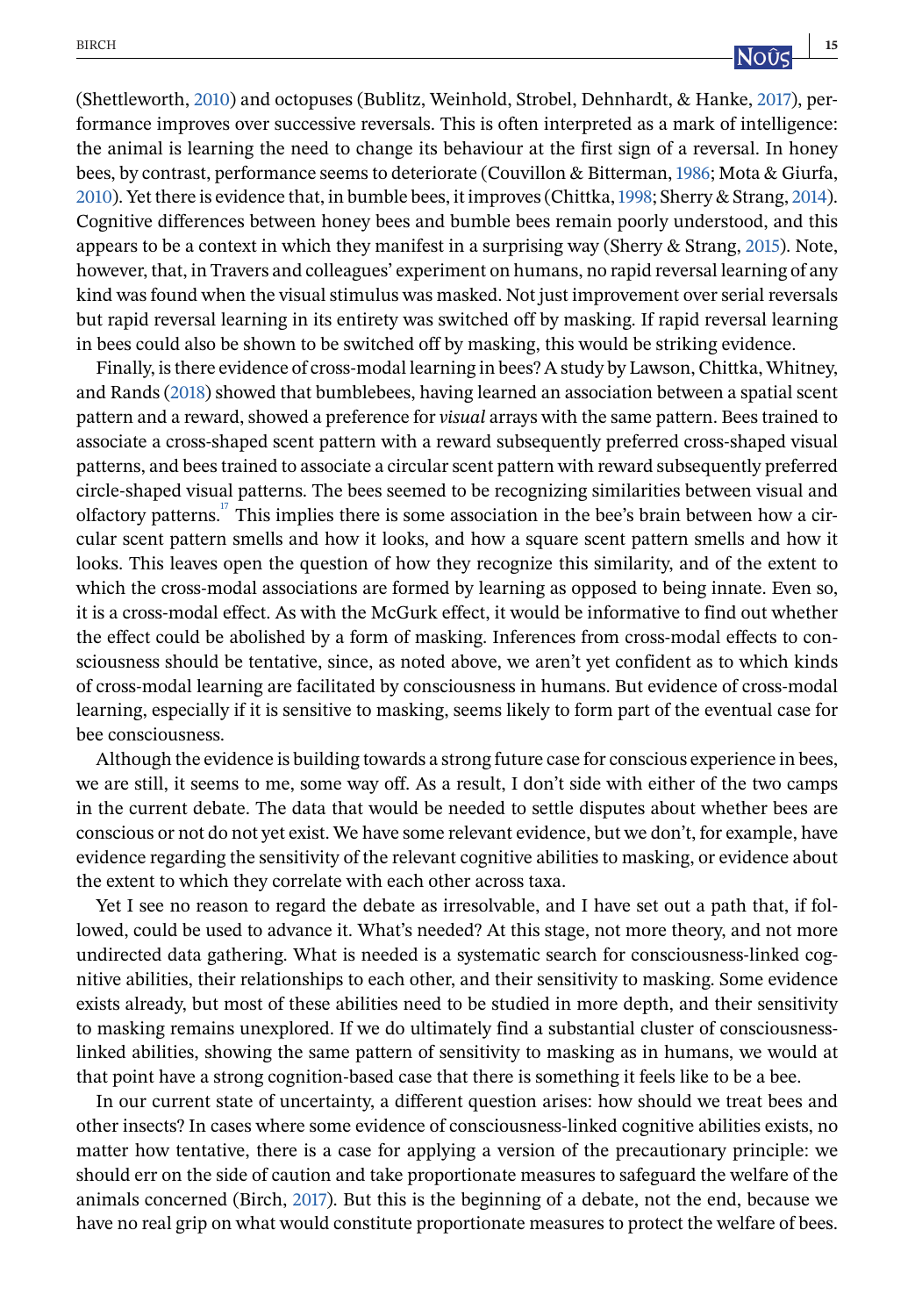#### <span id="page-15-0"></span>**ACKNOWLEDGMENTS**

I thank Marius Backmann, Nikhil Bhatla, Laurenz Hudetz, Eva Jablonka, Jon Mallatt, Joulia Smortchkova, Nick Shea, Henry Shevlin, Johanna Thoma, Philippe Verrault-Julien and three anonymous reviewers for their helpful comments and advice. I presented versions of this paper at ISHPSSB 2019 in Oslo, at the PhilInBioMed Seminar at the University of Bordeaux, at the London Mind Group, and at the CamPoS Seminar at the University of Cambridge. I thank all the audience members for their insightful questions. I also presented some of the ideas at the Evolving Minds Reading Group, LSE, and I thank all those who attended—especially my co-organizers, Cecily Whiteley and Charles Beasley. This work was funded by European Research Council Grant No. 851145 (ASENT - Foundations of Animal Sentience), which I gratefully acknowledge.

#### **ENDNOTES**

- $1$  I say "most of us" because some blind people navigate the world using sonar and may have some insight into what it's like to echolocate, as Nagel [\(1974,](#page-19-0) p. 442 , note 8) observes.
- <sup>2</sup> When I say an animal is "conscious" or "sentient" (and I will use the terms interchangeably in this article), I mean it has the capacity to form phenomenally conscious states. A phenomenally conscious state is a state there is something it feels like to be in. For discussion of attempts to define phenomenal consciousness more precisely than this, see Schwitzgebel [\(2016\)](#page-19-0).
- <sup>3</sup> As we will see in Section [4,](#page-5-0) however, theory-neutral approaches tend not to live up to their theory-free billing.
- <sup>4</sup> A theory-heavy approach could proceed with a qualified version of this claim, such as the claim that, in general, entry to a global workspace *located in the brain of a living organism* confers phenomenal consciousness on mental representations. This would remain silent about consciousness in AI systems, but would have implications for non-human animals, infants, and patients in a minimally conscious state. But it would still run into the same problems as the ambitious interpretation.
- <sup>5</sup> Carruthers [\(2018a,](#page-17-0) [2018b,](#page-17-0) [2019\)](#page-17-0) takes this type of worry much further, using it to motivate the radical claim that, if global workspace theory is a complete and fully reductive theory of human consciousness, then there is *no fact of the matter* as to whether non-human animals are conscious. There is simply gradual variation across the animal kingdom in the extent to which animals approximate the human global workspace, and that is all there is to say. I do not see a strong case for the conditional or for its antecedent, but this is a topic for another occasion (Birch, [forthcoming\)](#page-17-0).
- $6$  A possible outcome of pursuing the "theory-light" strategy advocated in Section [5](#page-7-0) is that, further down the line, we will be able to construct such an account (see Section [6\)](#page-11-0). Shevlin [\(forthcoming\)](#page-19-0) also considers how evidence from non-human animals may be used to augment the global workspace theory.
- <sup>7</sup> See Dehaene and Changeux [\(2011\)](#page-17-0). I say "recent formulations" because Baars [\(1989\)](#page-16-0) originally speculated that the midbrain might be an important part of the neural basis of the global workspace. However, Baars' focus was mainly on the cognitive structure of the global workspace and not on its neural basis—an important difference of emphasis in relation to Dehaene and Changeux and in relation to Merker.
- $8\,$  A similar concern has been raised by Klein [\(2017\)](#page-18-0).
- <sup>9</sup> I have focussed here on one way in which the inescapability of theory manifests, but there are likely to be other ways. A theory-neutral approach not only needs some grip on defeaters—it also needs some grip on what makes two behaviours relevantly similar. These judgements of relevant similarity are likely to rely on a background theory of which functional/behavioural similarities are relevant and why (see also Klein, [2017\)](#page-18-0).
- <sup>10</sup> In other respects, a theory of defeaters may be less ambitious than the global workspace theory. It need not commit to a detailed account of the cognitive or neural correlates of consciousness, but may instead draw on multiple more specific theories, attempting to tease out points of consensus about what counts as a defeater. The difficulty is that there are no points of consensus about what counts as a defeater. Some popular theories, such as the integrated information theory (Tononi et al., [2016\)](#page-19-0), are willing to ascribe conscious experience extremely liberally to non-living entities.
- $11$  For distinct but complementary criticisms of Tye's approach, see Carruthers [\(2018b,](#page-17-0) pp. 182-186). Carruthers uses the failure of Tye's theory-neutral approach to motivate a theory-heavy approach based on the global workspace theory. He finds that this too fails to settle questions about animal consciousness, or the reasons discussed in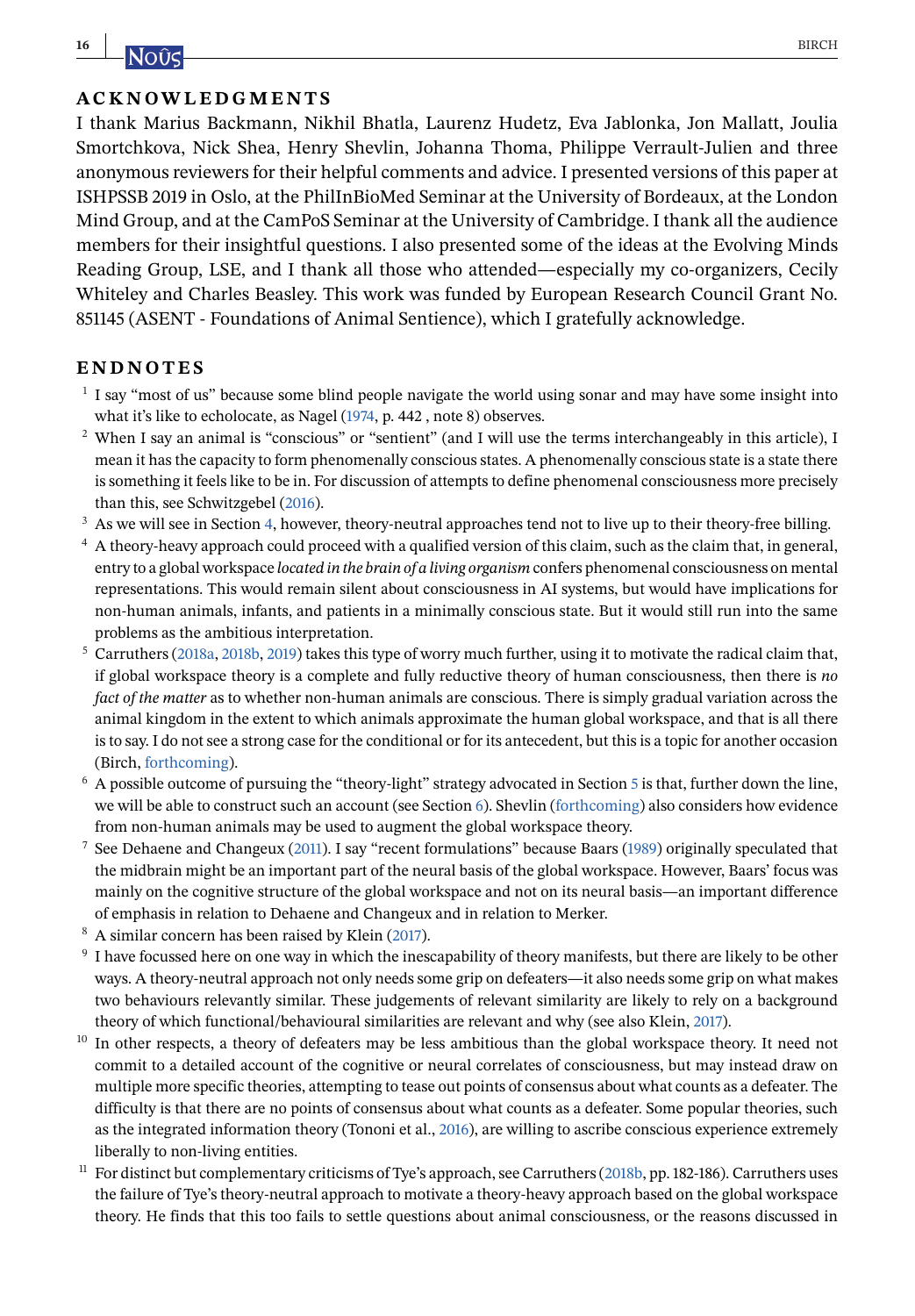<span id="page-16-0"></span>Section [2.](#page-2-0) This leads Carruthers to urge the wholesale abandonment of the attempt to settle these questions. But this is premature, as I argue in Section 5.

- $12$  To elaborate briefly on these influences: Allen (2004) has emphasized the importance of consciousness-linked forms of learning, and in particular trace conditioning. Shea and Bayne [\(2010\)](#page-19-0) and Andrews (2020) have emphasized the importance of looking for clusters of positive markers, not just a single marker (see also Shea, [2012\)](#page-19-0). Shea and Frith [\(2016\)](#page-19-0) have suggested that the relation between consciousness and cognition may be one of "facilitation". Ginsburg and Jablonka [\(2019\)](#page-18-0) have posited a close connection between learning and consciousness.
- <sup>13</sup> The importance of looking for clusters of markers, and not single markers or checklists, has been rightly emphasized by Shea and Bayne [\(2010\)](#page-19-0) in the context of assessing patients in a minimally conscious or vegetative state (see also Bayne, 2018).
- <sup>14</sup> I thank Nick Shea for this point.
- <sup>15</sup> I therefore disagree with Klein and Barron when they write: "We don't think any behavioural criteria on their own will ever differentiate animals that have subjective experience from those that don't" [\(2016b,](#page-20-0) p. 7). I contend that cognitive abilities (manifested in behaviour) can provide evidence of subjective experience, once we have carefully delimited the relevant cognitive abilities using evidence from humans, and looked for correlations among the abilities and for sensitivity to masking. They can provide evidence even if we know little about the underlying neural mechanisms. However, understanding the mechanisms is likely to help us build better theories.
- <sup>16</sup> Shea and Bayne [\(2010\)](#page-19-0) make a similar analogy. There is a close affinity between the theory-light approach and Shea and Bayne's "natural kind approach" to human consciousness, noted earlier as an influence. However, Shea and Bayne [\(2010\)](#page-19-0) try to do without even the minimal theoretical commitment embodied in the facilitation hypothesis, committing only to the claim that consciousness is a natural kind.
- $17$  A study by Solvi, Guttierez Al-Khudairy, and Chittka [\(2020\)](#page-19-0) found associations between tactile and visual patterns. Harrap, Lawson, Whitney, and Rands [\(2019\)](#page-18-0) looked for similar transfer between temperature detection and vision, but did not find it.

#### **REFERENCES**

Adamo, S. A. (2016a). Consciousness explained or consciousness redefined? *Proceedings of the National Academy of Sciences USA*, *113*, E3812. <https://doi.org/10.1073/pnas.1606942113>

Adamo, S. A. (2016b). Subjective experience in insects: Definitions and other difficulties. *Animal Sentience*, *1*(9), 15. Allen, C. (2004). Animal pain. *Noûs*, *38*, 614–643. <https://doi.org/10.1111/j.0029-4624.2004.00486.x>

- Allen, C. (2013). Fish cognition and consciousness. *Journal of Agricultural and Environmental Ethics*, *26*, 25–39. [https://doi.org/10.1007/s10806-011-9364-9](https://doi.org/10.1007/s1080601193649)
- Allen, C., Grau, J. W., & Meagher, M. W. (2009). The lower bounds of cognition: What do spinal cords reveal? In J. Bickle (Ed.), *The Oxford Handbook of Philosophy and Neuroscience* (pp. 129–142). New York: Oxford University Press.
- Allen-Hermanson, S. (2008). Insects and the problem of simple minds: Are bees natural zombies? *Journal of Philosophy*, *105*, 389–415. <https://doi.org/10.5840/jphil2008105833>
- Allen-Hermanson, S. (2016). Is cortex unnecessary? *Animal Sentience*, *1*(9), 6. [https://animalstudiesrepository.org/](https://animalstudiesrepository.org/animsent/vol1/iss9/6/) [animsent/vol1/iss9/6/](https://animalstudiesrepository.org/animsent/vol1/iss9/6/)
- Andrews, K. (2020). *The Animal Mind: An Introduction to the Philosophy of Animal Cognition* (2nd edition). London: Routledge.
- Baars, B. J. (1989). *A Cognitive Theory of Consciousness*. Cambridge: Cambridge University Press.
- Baars, B. J. (2017). The global workspace theory of consciousness: Predictions and results. In S. Schneider & M. Velmans (Eds.), *The Blackwell Companion to Consciousness* (2nd edition, pp. 227–242). Hobokon, NJ: Wiley-Blackwell.
- Bateson, P. (1991). Assessment of pain in animals. *Animal Behaviour*, *42*, 827–839. [https://doi.org/10.1016/S0003-](https://doi.org/10.1016/S0003-3472(05)80127-7) [3472\(05\)80127-7](https://doi.org/10.1016/S0003-3472(05)80127-7)
- Barron, A. B., & Klein, C. (2016). What insects can tell us about the origins of consciousness. *Proceedings of the National Academy of Sciences USA*, *113*, 4900–4908. <https://doi.org/10.1073/pnas.1520084113>
- Bayne, T. (2018). On the axiomatic foundations of the integrated information theory of consciousness. *Neuroscience of Consciousness*, *2018*, niy007. <https://doi.org/10.1093/nc/niy007>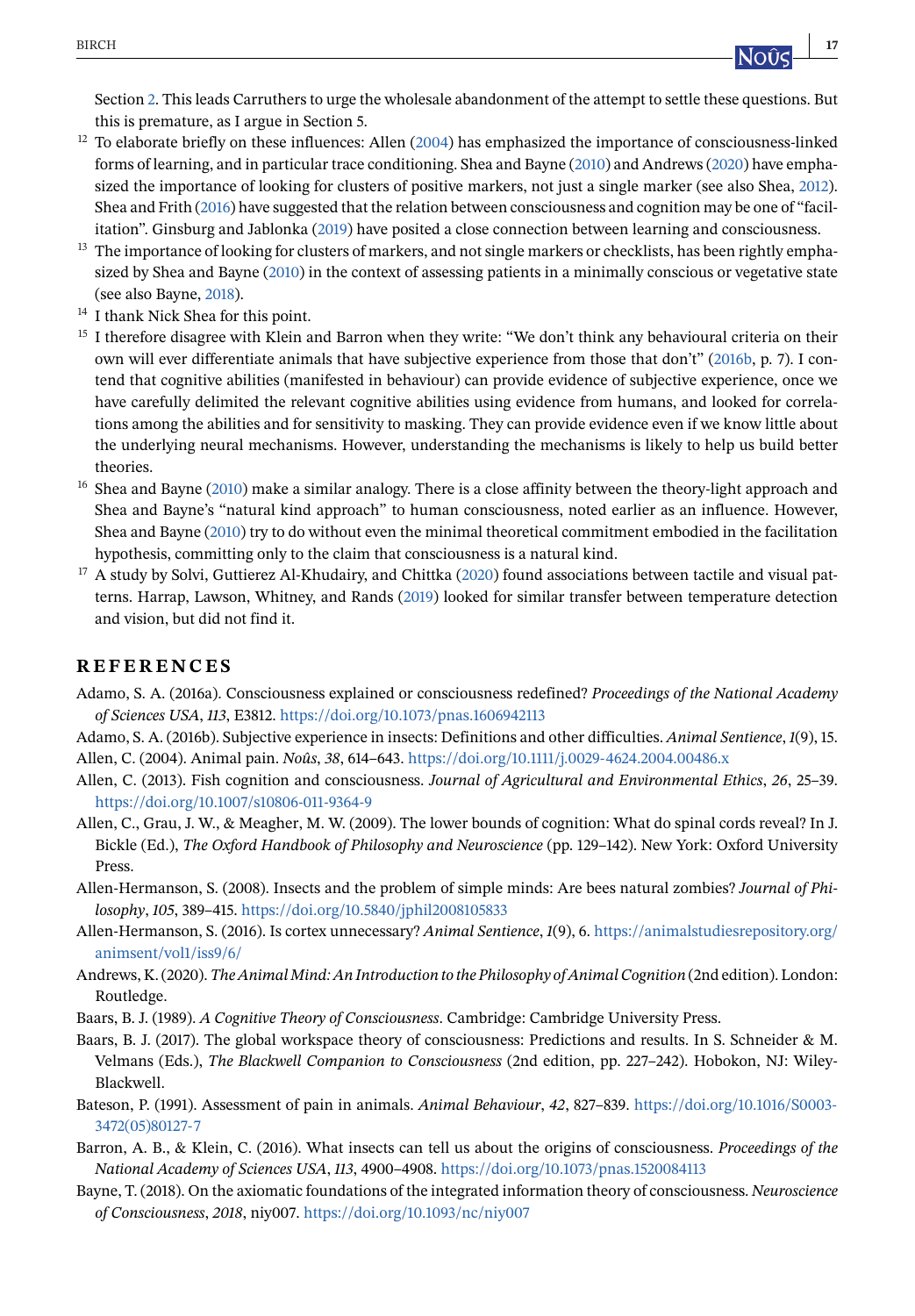- <span id="page-17-0"></span>Bellebaum, C., & Daum, I. (2004). Effects of age and awareness on eyeblink conditional discrimination learning. *Behavioral Neuroscience*, *118*, 1157–1165. <https://doi.org/10.1037/0735-7044.118.6.1157>
- Birch, J. (2017). Animal sentience and the precautionary principle. *Animal Sentience*, *2*(16), 1. Retrieved from <https://animalstudiesrepository.org/animsent/vol2/iss16/1/>
- Birch, J. (forthcoming). Global workspace theory and animal consciousness. *Philosophical Topics* .
- Block, N. (2007). Consciousness, accessibility, and the mesh between psychology and neuroscience. *Behavioral and Brain Sciences*, *30*, 481–499. <https://doi.org/10.1017/S0140525X07002786>
- Block, N. (2011). Perceptual consciousness overflows cognitive access. *Trends in Cognitive Sciences*, *12*, 567–575. <https://doi.org/10.1016/j.tics.2011.11.001>
- Boisvert, M. J., & Sherry, D. F. (2006). Interval timing by an invertebrate, the bumble bee Bombus impatiens.*Current Biology*, *16*, 1636–1640. <https://doi.org/10.1016/j.cub.2006.06.064>
- Bublitz, A., Weinhold, S. R., Strobel, S., Dehnhardt, G., & Hanke, F. D. (2017). Reconsideration of serial visual reversal learning in octopus *(Octopus vulgaris)* from a methodological perspective. *Frontiers in Physiolog*, y, *8*, 54. <https://doi.org/10.3389/fphys.2017.00054>
- Carruthers, P. (2000). *Phenomenal Consciousness: A Naturalistic Theory*. Cambridge: Cambridge University Press.
- Carruthers, P. (2018a). Comparative psychology without consciousness. *Consciousness and Cognition*, *63*, 47–60 <https://doi.org/10.1016/j.concog.2018.06.012>
- Carruthers, P. (2018b). The problem of animal consciousness. *Proceedings and Addresses of the APA*, *92*, 179–205.
- Carruthers, P. (2019). *Human and Animal Minds: The Consciousness Questions Laid to Rest*. Oxford: Oxford University Press.
- Chittka, L. (1998). Sensorimotor learning in bumblebees: Long-term retention and reversal training. *Journal of Experimental Biology*, *201*, 515–524.
- Clark, R. E., & Squire, L. R. (1998). Classical conditioning and brain systems: The role of awareness. *Science*, *280*, 77–81. <https://doi.org/10.1126/science.280.5360.77>
- Clark, R. E., & Squire, L. R. (1999). Human eyeblink classical conditioning: Effects of manipulating awareness of the stimulus contingencies. *Psychological Science*, *10*, 14–18. <https://doi.org/10.1111/1467-9280.00099>
- Clark, R. E., Manns, J. R., & Squire, L. H. (2001). Trace and delay eyeblink conditioning: Contrasting phenomena of declarative and nondeclarative memory. *Psychological Science*, *12*, 304–308. [https://doi.org/10.1111/1467-9280.](https://doi.org/10.1111/1467-9280.00356) [00356](https://doi.org/10.1111/1467-9280.00356)
- Clark, R. E., Manns, J. R., & Squire, L. H. (2002). Classical conditioning, awareness, and brain systems. *Trends in Cognitive Sciences*, *12*, 524–531. [https://doi.org/10.1016/s1364-6613\(02\)02041-7](https://doi.org/10.1016/s1364-6613(02)02041-7)
- Couvillon, P. A., & Bitterman, M. E. (1986). Performance of honeybees in reversal and ambiguous-cue problems: Tests of a choice model. *Animal Learning and Behavior*, *14*, 225–231.
- Dehaene, S. (2014). *Consciousness and the Brain: Deciphering How the Brain Encodes Our Thoughts*. New York: Viking Press.
- Dehaene, S., & Changeux, J.-P. (2011). Experimental and theoretical approaches to conscious processing. *Neuron*, *70*, 200–227. <https://doi.org/10.1016/j.neuron.2011.03.018>
- Dehaene, S., Lau, H., & Kouider, S. (2017). What is consciousness, and could machines have it? *Science*, *358*, 486– 492. <https://doi.org/10.1126/science.aan8871>
- Dennett, D. C. (1995). Animal consciousness: What matters and why. *Social Research*, *62*, 691–710.
- Dretske, F. (1995). *Naturalizing the Mind*. Cambridge, MA: MIT Press.
- Doesburg, S. M., & Ward, L. M. (2007). Corticothalamic necessity, qualia, and consciousness. *Behavioral and Brain Sciences*, *30*, 90–91.
- Elwood, R. W. (2012). Evidence for pain in decapod crustaceans. *Animal Welfare*, *21*, 23–27. [https://doi.org/10.7120/](https://doi.org/10.7120/096272812X13353700593365) [096272812X13353700593365](https://doi.org/10.7120/096272812X13353700593365)
- Feinberg, T. E., & Mallatt, J. M. (2016). *The Ancient Origins of Consciousness: How the Brain Created Experience*. Cambridge, MA: MIT Press.
- Feinberg, T. E., & Mallatt, J. M. (2018). *Consciousness Demystified*. Cambridge, MA: MIT Press.
- Feinberg, T. E., & Mallatt, J. M. (2020). Phenomenal consciousness and emergence: Eliminating the explanatory gap. *Frontiers in Psychology*, *11*, 1041. <https://doi.org/10.3389/fpsyg.2020.01041>
- Frith, C. D., & Metzinger, T. (2016). What's the use of consciousness? How the stab of conscience made us really conscious. In A. K. Engel, K. Friston, & D. Kragic (Eds.), *Where's the Action? The Pragmatic Turn in Cognitive Science* (pp. 197–224). Cambridge, MA: MIT Press.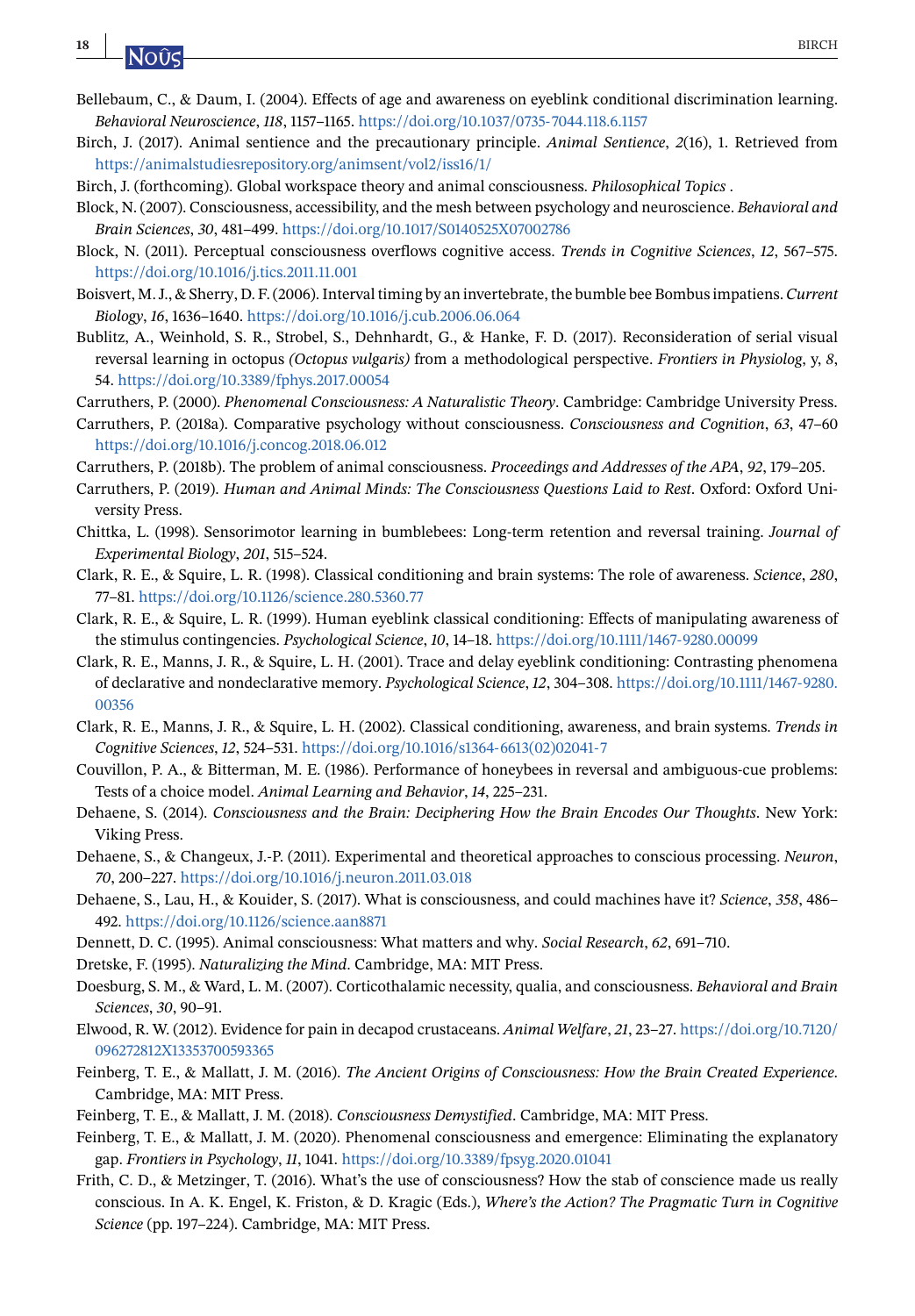- <span id="page-18-0"></span>Godfrey-Smith, P. (2016). *Other Minds: The Octopus, The Sea, and the Deep Origins of Consciousness*. New York: Farrar, Strauss and Giroux.
- Ha, H., Hendricks, M., Shen, Y., Gabel, C. V., Fang-Yen, C., Qin, Y., ... Zhang, Y. (2010). Functional organization of a neural network for aversive olfactory learning in Caenorhabditis elegans. *Neuron*, *68*, 1173–1186. [https://doi.](https://doi.org/10.1016/j.neuron.2010.11.025) [org/10.1016/j.neuron.2010.11.025](https://doi.org/10.1016/j.neuron.2010.11.025)
- Harrap, M. J. M., Lawson, D. A., Whitney, H. M., & Rands, S. A. (2019). Cross-modal transfer in visual and nonvisual cues in bumblebees. *Journal of Comparative Physiology A*, *205*, 427–437. [https://doi.org/10.1007/s00359-](https://doi.org/10.1007/s00359-019-01320-w) [019-01320-w](https://doi.org/10.1007/s00359-019-01320-w)
- Hill, C. S. (2016). Insects: Still looking like zombies. *Animal Sentience*, *1*(9), 20. Retrieved from [https://](https://animalstudiesrepository.org/animsent/vol1/iss9/20/) [animalstudiesrepository.org/animsent/vol1/iss9/20/](https://animalstudiesrepository.org/animsent/vol1/iss9/20/)
- Key, B. (2016). Why fish do not feel pain. *Animal Sentience*, *1*(3), 1. Retrieved from [https://animalstudiesrepository.](https://animalstudiesrepository.org/animsent/vol1/iss3/1/) [org/animsent/vol1/iss3/1/](https://animalstudiesrepository.org/animsent/vol1/iss3/1/)
- Key, B., Arlinghaus, R., & Browman, H. I. (2016). Insects cannot tell us anything about subjective experience or the origin of consciousness. *Proceedings of the National Academy of Sciences USA*, *113*, E3813. [https://doi.org/10.](https://doi.org/10.1073/pnas.1606835113) [1073/pnas.1606835113](https://doi.org/10.1073/pnas.1606835113)
- Klein, C. (2017). Review of Tye, Tense Bees and Shell-Shocked Crabs. *Notre Dame Philosophical Reviews*, *2017*, 4.14.
- Klein, C., & Barron, A. B. (2016a). Insects have the capacity for subjective experience. *Animal Sentience*, *1*(9), 1. Retrieved from <https://animalstudiesrepository.org/animsent/vol1/iss9/1/>
- Klein, C., & Barron, A. B. (2016b). Insect consciousness: Commitments, conflicts and consequences. *Animal Sentience*, *1*(9), 21. Retrieved from <https://animalstudiesrepository.org/animsent/vol1/iss9/21/>
- Knuttinen, M.-G., Power, J. M., Preston, A. R., & Disterhoft, J. F. (2001). Awareness in classical differential eyeblink conditioning in young and aging humans. *Behavioral Neuroscience*, *115*, 747–757. [https://doi.org/10.1037/0735-](https://doi.org/10.1037/0735-7044.115.4.747) [7044.115.4.747](https://doi.org/10.1037/0735-7044.115.4.747)
- Koch, C. (2004). *The Quest for Consciousness: A Neurobiological Approach*. Englewood, CO: Roberts and Company.
- Koch, C., Massimini, M., Boly, M., & Tononi, G. (2016). Neural correlates of consciousness: Progress and problems. *Nature Reviews Neuroscience*, *17*, 307–322. <https://doi.org/10.1038/nrn.2016.22>
- Kouider, S., Andrillon, T., Barbosa, L. S., Goupil, L., & Bekinschtein, T. A. (2014). Inducing task-relevant responses to speech in the sleeping brain. *Current Biology*, *24*, 2208–2214. <https://doi.org/10.1016/j.cub.2014.08.016>
- Långsjö, J. W., Alkire, M. T., Kaskinoro, K., Hayama, H., Maksimow, A., Kaisti, K. K., ... Scheinin, H. (2012). Returning from oblivion: Imaging the neural core of consciousness. *The Journal of Neuroscience*, *32*, 4395–4943. <https://doi.org/10.1523/JNEUROSCI.4962-11.2012>
- Lawson, D. A., Chittka, L., Whitney, H. M., & Rands, S. A. (2018). Bumblebees distinguish floral scent patterns, and can transfer these to corresponding visual patterns. *Proceedings of the Royal Society B*, *285*, 20180661. [https://](https://doi.org/10.1098/rspb.2018.0661) [doi.org/10.1098/rspb.2018.0661](https://doi.org/10.1098/rspb.2018.0661)
- Lovibond, P. F., Liu, J. C. J., Weidemann, G., & Mitchell, C. J. (2011). Awareness is necessary for differential trace and delay eyeblink conditioning in humans. *Biological Psychology*, *87*, 393–400. [https://doi.org/10.1016/j.biopsycho.](https://doi.org/10.1016/j.biopsycho.2011.05.002) [2011.05.002](https://doi.org/10.1016/j.biopsycho.2011.05.002)
- Lovibond, P. F., & Shanks, D. R. (2002). The role of awareness in Pavlovian conditioning: Empirical evidence and theoretical implications. *Journal of Experimental Psychology: Animal Behavior Processes*, *28*, 3–26. [https://doi.](https://doi.org/10.1037/0097-7403.28.1.3) [org/10.1037/0097-7403.28.1.3](https://doi.org/10.1037/0097-7403.28.1.3)
- Mather, J. A. (2007). Cephalopod consciousness: Behavioural evidence. *Consciousness and Cognition*, *17*, 37– 48.
- Mather, J. A. (2019). What is in an octopus's mind? *Animal Sentience*, *4*(26), 1. Retrieved from [https://](https://animalstudiesrepository.org/animsent/vol4/iss26/1/) [animalstudiesrepository.org/animsent/vol4/iss26/1/](https://animalstudiesrepository.org/animsent/vol4/iss26/1/)
- Merker, B. H. (2005). The liabilities of mobility: A selection pressure for the transition to consciousness in animal evolution. *Consciousness and Cognition*, *14*, 89–114.
- Merker, B. H. (2007). Consciousness without a cerebral cortex: A challenge for neuroscience and medicine. *Behavioral and Brain Sciences*, *30*, 63–81. [https://doi.org/10.1016/S1053-8100\(03\)00002-3](https://doi.org/10.1016/S1053-8100(03)00002-3)
- Mitchell, C. J., De Houwer, J., & Lovibond, P. F. (2009). The propositional nature of human associative learning. *Behavioral and Brain Sciences*, *32*, 183–198. <https://doi.org/10.1017/S0140525X09000855>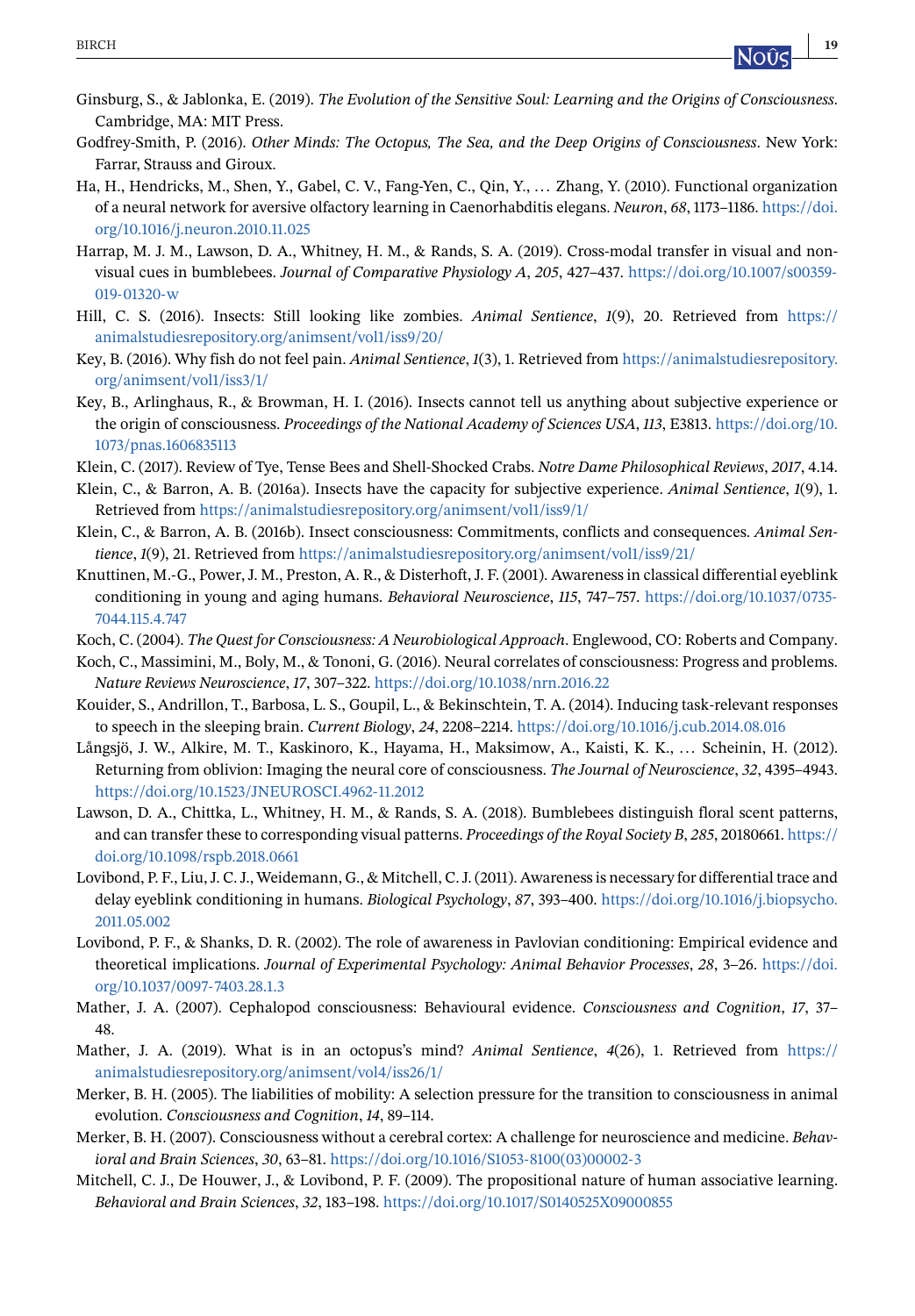- <span id="page-19-0"></span>Mota, T., & Giurfa, M. (2010). Multiple reversal olfactory learning in honeybees. *Frontiers in Behavoral Neuroscience*, *4*, 48. <https://doi.org/10.3389/fnbeh.2010.00048>
- Mudrik, L., Faivre, N., & Koch, C. (2014). Information integration without awareness. *Trends in Cognitive Sciences*, *18*, 488–496. <https://doi.org/10.1016/j.tics.2014.04.009>
- Nagel, T. (1974). What is it like to be a bat? *Philosophical Review*, *83*, 435–450.
- Overgaard, M. (2018). Phenomenal consciousness and cognitive access. *Philosophical Transactions of the Royal Society B: Biological Sciences*, *373*, 20170353. <https://doi.org/10.1098/rstb.2017.0353>
- Palmer, T. D., & Ramsey, A. K. (2012). The function of consciousness in multisensory integration. *Cognition*, *125*, 353–364. <http://dx.doi.org/10.1016/j.cognition.2012.08.003>
- Phillips, I. (2018). The methodological puzzle of phenomenal consciousness. *Philosophical Transactions of the Royal Society B: Biological Sciences*, *373*, 20170347. <https://doi.org/10.1098/rstb.2017.0347>
- Piccinini, G. (2007). The ontology of creature consciousness: A challenge for philosophy. *Behavioral and Brain Sciences*, *30*, 103–104.
- Robinson, W. (2019). Epiphenomenalism. In Edward N. Zalta (Ed.), *The Stanford Encyclopedia of Philosophy* (Summer 2019 Edition). Retrieved from <https://plato.stanford.edu/archives/sum2019/entries/epiphenomenalism/> [Accessed 12 June 2020]
- Rosenthal, D. M. (2005). *Consciousness and Mind*. Oxford: Clarendon Press.
- Schlag, J. (2007). Should the superficial superior colliculus be part of Merker's mesodiencephalic system? *Behavioral and Brain Sciences*, *30*, 105–106.
- Schwitzgebel, E. (2016). Phenomenal consciousness, defined and defended as innocently as I can manage. *Journal of Consciousness Studies*, *23*, 224–235.
- Scott, R. B., Samaha, J., Chrisley, R., & Dienes, Z. (2018). Prevailing theories of consciousness are challenged by novel cross-modal associations acquired between subliminal stimuli. *Cognition*, *175*, 169–185. [https://doi.org/10.](https://doi.org/10.1016/j.cognition.2018.02.008) [1016/j.cognition.2018.02.008](https://doi.org/10.1016/j.cognition.2018.02.008)
- Shea, N. (2012). Methodological encounters with the phenomenal kind. *Philosophy and Phenomenological Research*, *84*, 307–344. <https://doi.org/10.1111/j.1933-1592.2010.00483.x>
- Shea, N., & Bayne, T. (2010). The vegetative state and the science of consciousness. *British Journal for the Philosophy of Science*, *61*, 459–484. <https://doi.org/10.1093/bjps/axp046>
- Shea, N., & Frith, C. D. (2016). Dual-process theories and consciousness: The case for 'Type Zero' cognition. *Neuroscience of Consciousness*, *1*, niw005. <https://doi.org/10.1093/nc/niw005>
- Sherry, David F., & Strang, Caroline G. (2015). Contrasting styles in cognition and behaviour in bumblebees and honeybees. *Behavioural Processes*, *117*, 59–69. <https://doi.org/10.1016/j.beproc.2014.09.005>
- Shettleworth, Sara J. (2010). *Cognition Evolution and Behavior* (2nd edition). Oxford: Oxford University Press.
- Shevlin, Henry (forthcoming). Non-human consciousness and the specificity problem. *Mind and Language*.
- Sneddon, L. U., Elwood, R. W., Adamo, S. A., & Leach, M. C. (2014). Defining and assessing animal pain. *Animal Behaviour*, *97*, 201–212. <https://doi.org/10.1016/j.anbehav.2014.09.007>
- Solvi, C., Guttierez Al-Khudairy, S., & Chittka, L. (2020). Bumble bees display cross-modal object recognition between visual and tactile senses. *Science*, *367*, 910–912. <https://doi.org/10.1126/science.aay8064>
- Strang, C. G., & Sherry, D. F. (2014). Serial reversal learning in bumblebees (Bombus impatiens). *Animal Cognition*, *17*, 723–734. <https://doi.org/10.1007/s10071-013-0704-1>
- Szyszka, P., Demmler, C., Oemisch, M., Sommer, L., Biergans, S., Birnbach, B., ... Galizia, C. G. (2011). Mind the gap: Olfactory trace conditioning in honeybees. *The Journal of Neuroscience*, *31*, 7229–7239.
- Travers, E., Frith, C. D., & Shea, N. (2018). Learning rapidly about the relevance of visual cues requires conscious awareness. *Quarterly Journal of Experimental Psychology*, *71*, 1698–1713. [https://doi.org/10.1080/17470218.2017.](https://doi.org/10.1080/17470218.2017.1373834) [1373834](https://doi.org/10.1080/17470218.2017.1373834)
- Tononi, G., Boly, M., Massimini, M., & Koch, C. (2016). Integrated information theory: From consciousness to its physical substrate. *Nature Reviews Neuroscience*, *17*, 450–461.
- Tononi, G., & Koch, C. (2015). Consciousness: Here, there and everywhere? *Philosophical Transactions of the Royal Society B: Biological Sciences*, *370*, 20140167. <https://doi.org/10.1098/rstb.2014.0167>
- Tye, M. (1995). *Ten Problems of Consciousness: A Representational Theory of the Phenomenal Mind*. Cambridge, MA: Bradford Books.
- Tye, M. (2016a). *Tense Bees and Shell-Shocked Crabs: Are Animals Conscious?* New York: Oxford University Press.